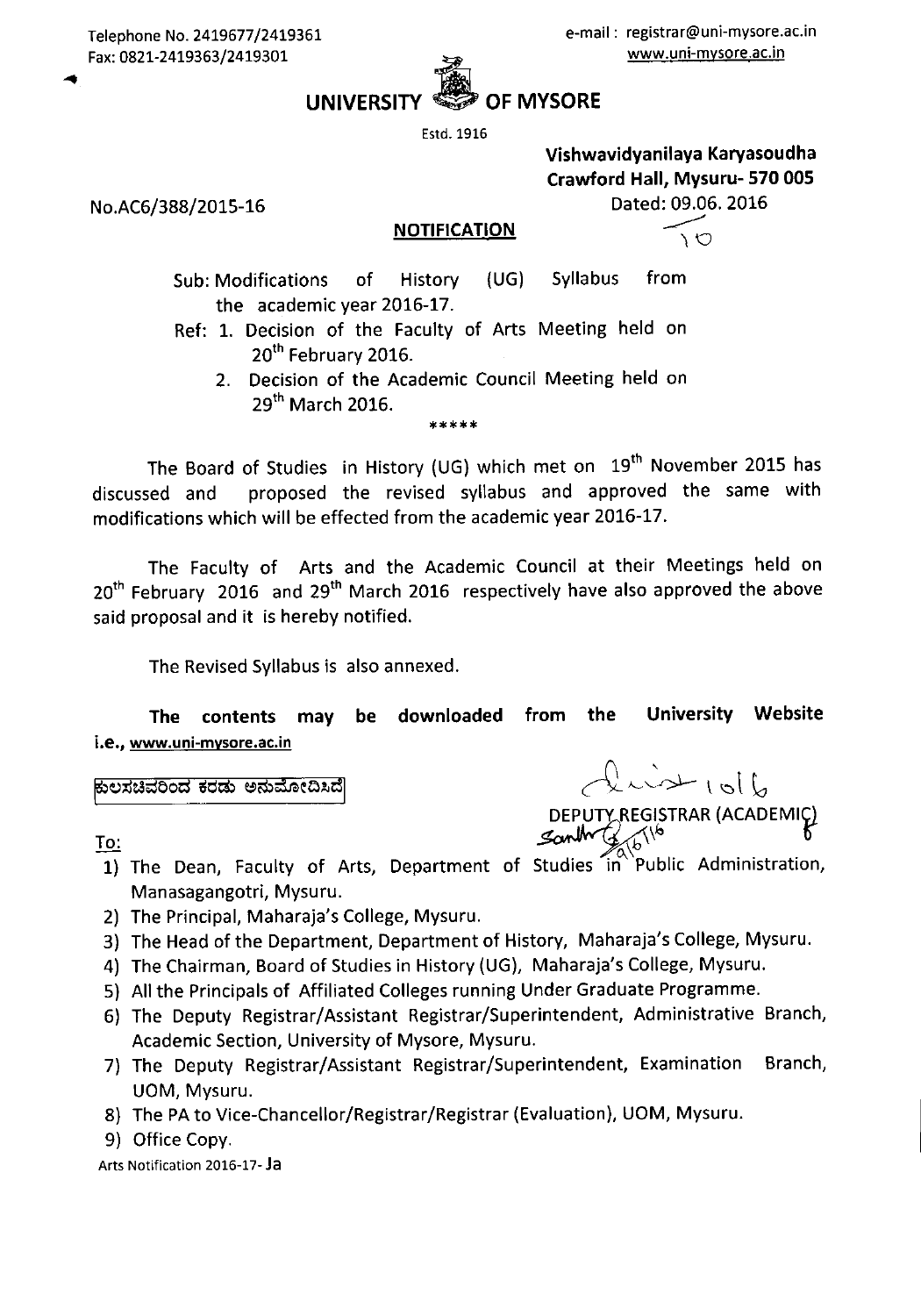# **UNIVERSITY OF MYSORE B.A. Degree-Title of the Papers and Syllabus for the Year 2016-17**

### **I B.A**

Paper -1 :1 B.A I Semester – History of India upto 1206 A.D.

Paper -2 : I B.A. II Semester – History of India. (1206 to 1761 A.D)

### **II B.A.**

Paper -3 : II B.A. III Semester- History of Modern India (1757 to 1858 A.D.)

Paper –4: II B.A. IV Semester- Indian National Movement (1885 to 1947 A.D)

#### **III B.A.**

Paper- 5 (5.1) : III B.A. V Semester –History and Culture of South India upto 1336 A.D.

# **OR**

## **ELECTIVE PAPER : PRINCIPLES OF TOURISM**

Paper – 6 (5.2) : III B.A. V Semester – State and Society in South India (1336 to 1800 A.D.)

Paper -7 (5:3) : III B.A. V Semester – Colonialism and Nationalism in Asia (1800 to 1950 A.D)

Paper -8 (6.1) : III B.A. VI Semester – History of Modern Karnataka (1800 to 1956 A.D)

#### **OR**

#### **ELECTIVE PAPER : DEVELOPMENT AND ORGANIZATION OF TOURISM**

Paper – 9 (6.2) : III B.A VI Semester – History of Modern Europe (1789 to 1945 A.D.)

Paper – 10 (6.3) : III B.A. VI Semester India and Contemporary World (1950 to 1995 A.D.)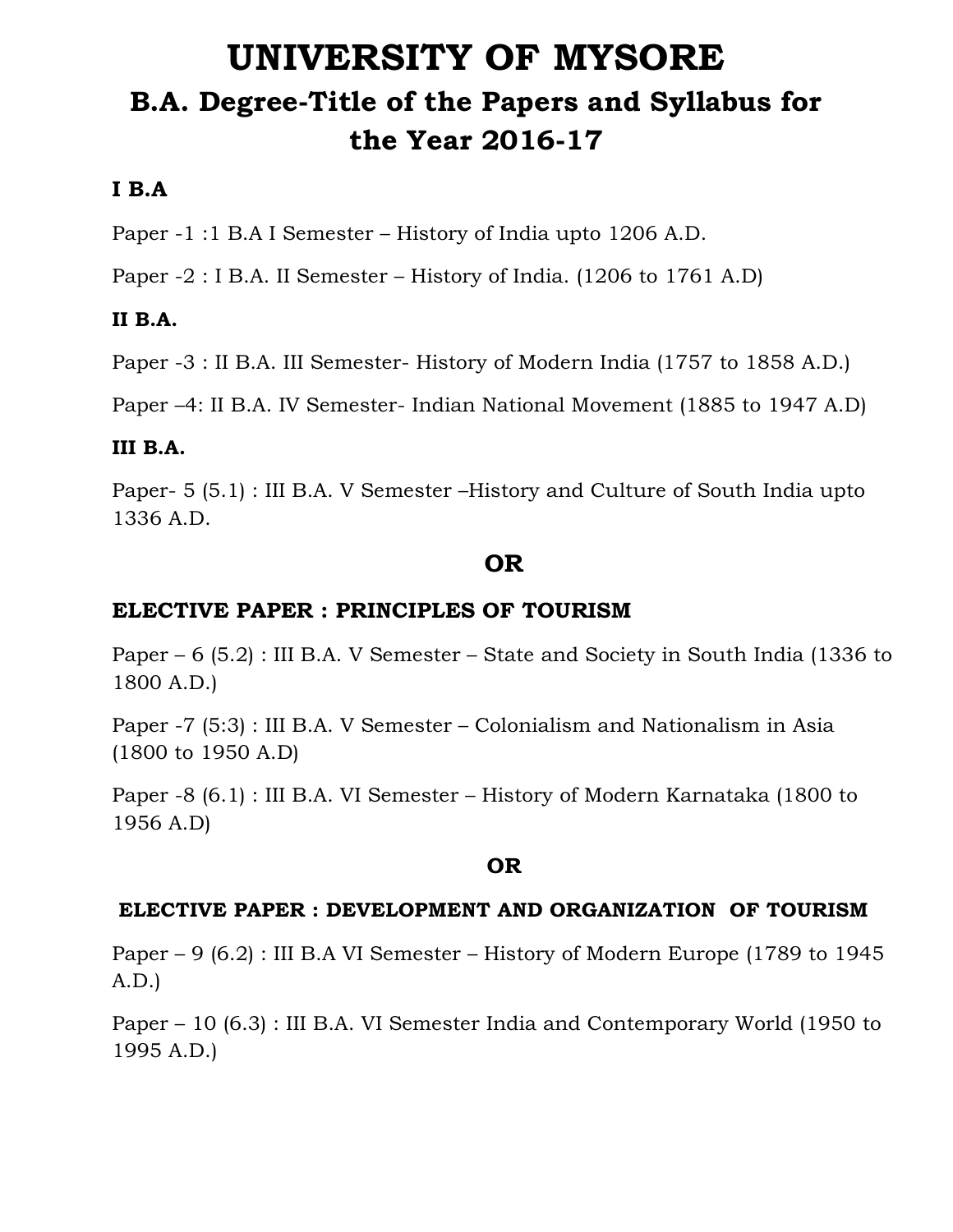**I B.A. I Semester Marks: 80** 

# *History of India upto 1206 A,D*

# **Subject Code: LA770 IA Marks Code : LA 771 Q.P. Code :10048**

**UNIT – I :** Sources – Literary and Archaeological – Geographical Factors – Harappa Culture- Cities ( Harappa , Mohenjodaro, Lothal, Chanudaro) Polity, Economy, Religious - The Aryans- Origin-Rigvedic and Later Vedic Period-Political - Economic - Social and Religious Condition.

**UNIT- II** : The 6th Century of Indian History –Causes for rise of new Religion – Jainism –Life and teachings of Mahavira –Buddhism- Life and teachings of Buddha.

**UNIT –III** Rise of Magadha – Historical Background -Mauryas –Chandragupta Maurya, Ashoka; Kalinga war, Welfare State concept –Ashoka Dharma - Causes for decline of Mauryas. The Indo-Greeks-Menander-Kushans-Kanishka-Conquests, Contributions to Budhism –Gandara Art.

**UNIT–IV**: Guptas –Samudragupta –Chandragupta Vikramadithya-Development of Language, Literature and Science –Art and Architecture-revival of Hinduism - Vardanas-Life and achievements of Harshavardana

**UNIT –V** Rajputs –Origin-Polity –Prithviraj Chauhan, Cultural contributions of Rajputs.

#### **MAPS FOR STUDY**

- 1. Mauryan Empire under Ashoka
- 2. Kushana Empire under Kanishka
- 3. Gupta Empire under Samudragupta
- 4. Vardana Empire under Harshavardana

## **Historical Places**

1 . Harappa 8 Nalanda 15. Thaneshwar 2. Mohenjodaro 9 Pataliputra 16. Konark 3. Lothal 10. Saranatha 17 Khajurao 4. Kalibangan 11 Maski 18 Ajmir 5. Chanhudaro 12 Jatinga Rameshwara 19 Takshaila 6. Lumbini 13 Purushapura 20 Kanuj 7. Gaya 14. Ujjaini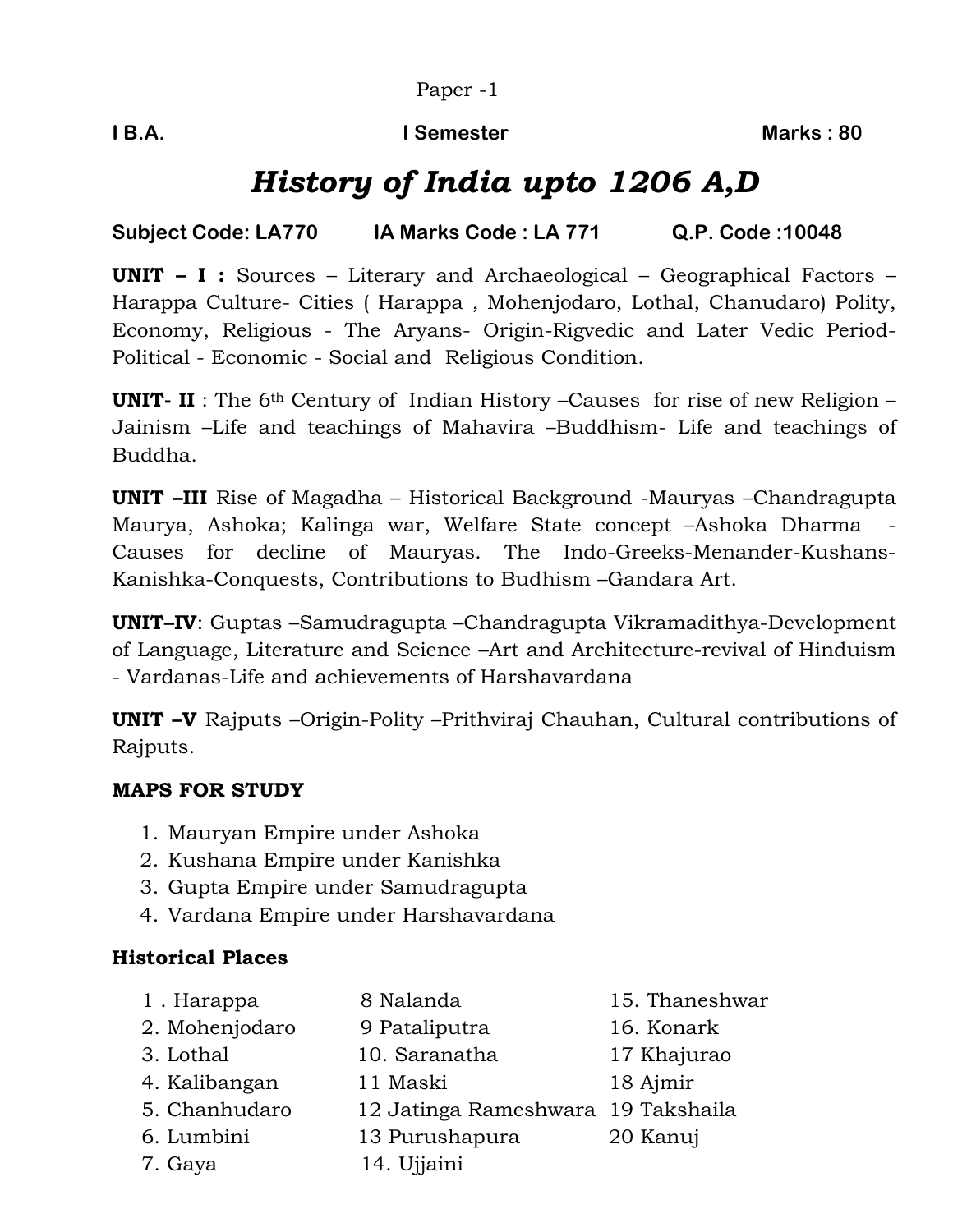| 01 | Romila Thapar           |       | - History of India Vol I                   |
|----|-------------------------|-------|--------------------------------------------|
| 02 | R.C. Majumdar           |       | - History of India Vol I                   |
| 03 | B.N. Lunia              |       | Evolution of Indian culture                |
| 04 | D.N. Jha                |       | Ancient India – An Introductory            |
| 05 | Ray Choudary            |       | - History of Ancient India                 |
| 06 | Altekar A.S             |       | - State and Government in Ancient India    |
| 07 | Santhosh Kumar Das      |       | - The Economic History of Ancient India    |
| 08 | R.S. Sharma             |       | - Indian Feudalism                         |
| 09 | R.S. Sharma             |       | - Material Culture and Social formation in |
|    |                         |       | Ancient India.                             |
| 10 | Allchin B.              |       | - The Rise and Fall of Indian Civilization |
| 11 | Bashyam. A.L.           |       | - The Wonder that was India, Vol I         |
| 12 | Lal B.B. and Gupta S.P. | $\pm$ | (ed) Frontiers of the Indus Civilization   |
| 13 | Wheeler M               |       | The Indus Civilization                     |
|    | Dr Savitha kumara D.M   |       | Ancient india<br>$\sim$                    |
|    | Dr Pramiladevi          | -     | Ancient History People their culture       |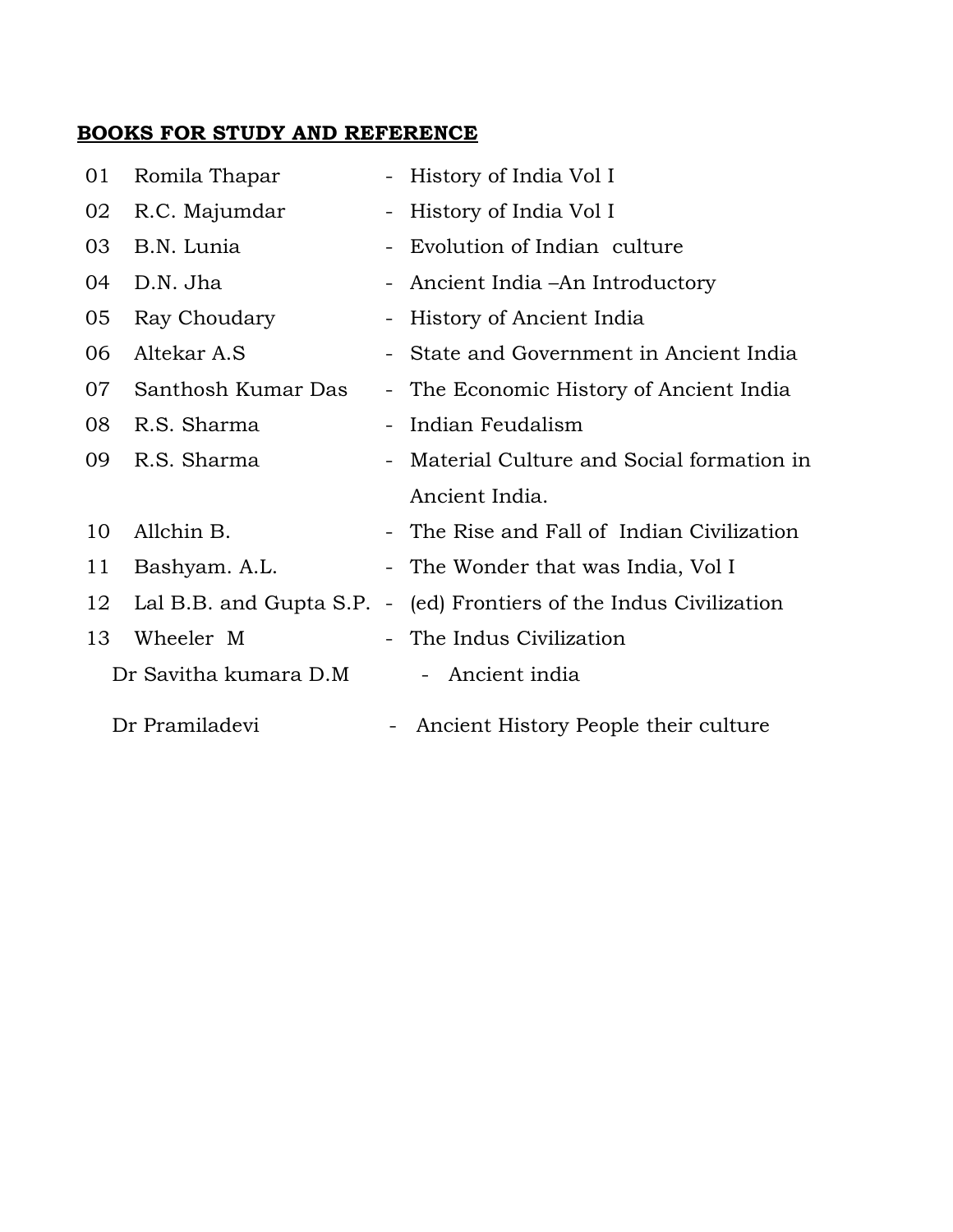**IB.A. II Semester Marks: 80** 

# *History of India (1206 to 1761 A.D.)*

**Subject Code : LB770 IA Marks Code : LB 771 Q.P. code : 10148**

**UNIT – I** :Sources – Literary Sources –Foundation of Delhi Sultanate –Qutabuddin Aibak , Iltumish –Raziya Sultan –Ghiyasuddin Balban-Alauddin Khilji-Conquests-Administrative reforms –Administrative measures of Muhammad –bin –Tughaluq.

**UNIT-II** : Advent of Babur-Foundation of Mughals-Shershah Sur-Life and achievements –Akbar-Conquests-Administration-Religious Policy-Aurangazeb-Religious Policy and Deccan Policy.

**UNIT – III :** Social and Economic conditions under Mughals –Art and architecture.

**UNIT –IV :** Rise of Monothestic religions – Kabir –Gurunanak-Sufism-Shaikh Nizamuddin Owliya-Shaikh Moin-ud-din Chesti.

**UNIT : V** : The Saints of Maharastra – Namadeva- -Ekanath-Tukaram- Shivaji's Career and achievements- Administration . The Peshwas-Balaji Vishwanatha-Bajirao I –Balaji Bajirao-Third battle of Panipat.

## **MAPS FOR STUDY**

- 1. Khilji Empire under Alauddin Khilji
- 2. Tughaluq Empire under Mahammud-bin -Tughalaq
- 3. Mughal Empire under Akbar
- 4. Maratha Empire at its Zenith

- 
- 
- 3. Alahabad 10. Warangal 17 Attok
- 
- 4. Poona 11 Dwarasamudra 18 Fattepur Sikri
- 5. Peshawar 12 Lahore 19 Ajmer
	-
- 7. Surat 14. Amarkot
- 1 . Delhi 8 Daulatabad 15. Srinagar
- 2. Agra 9 Panipat 16. Chittur
	-
	-
	-
- 6. Sasaram 13 Rajgarh 20 Amrithsar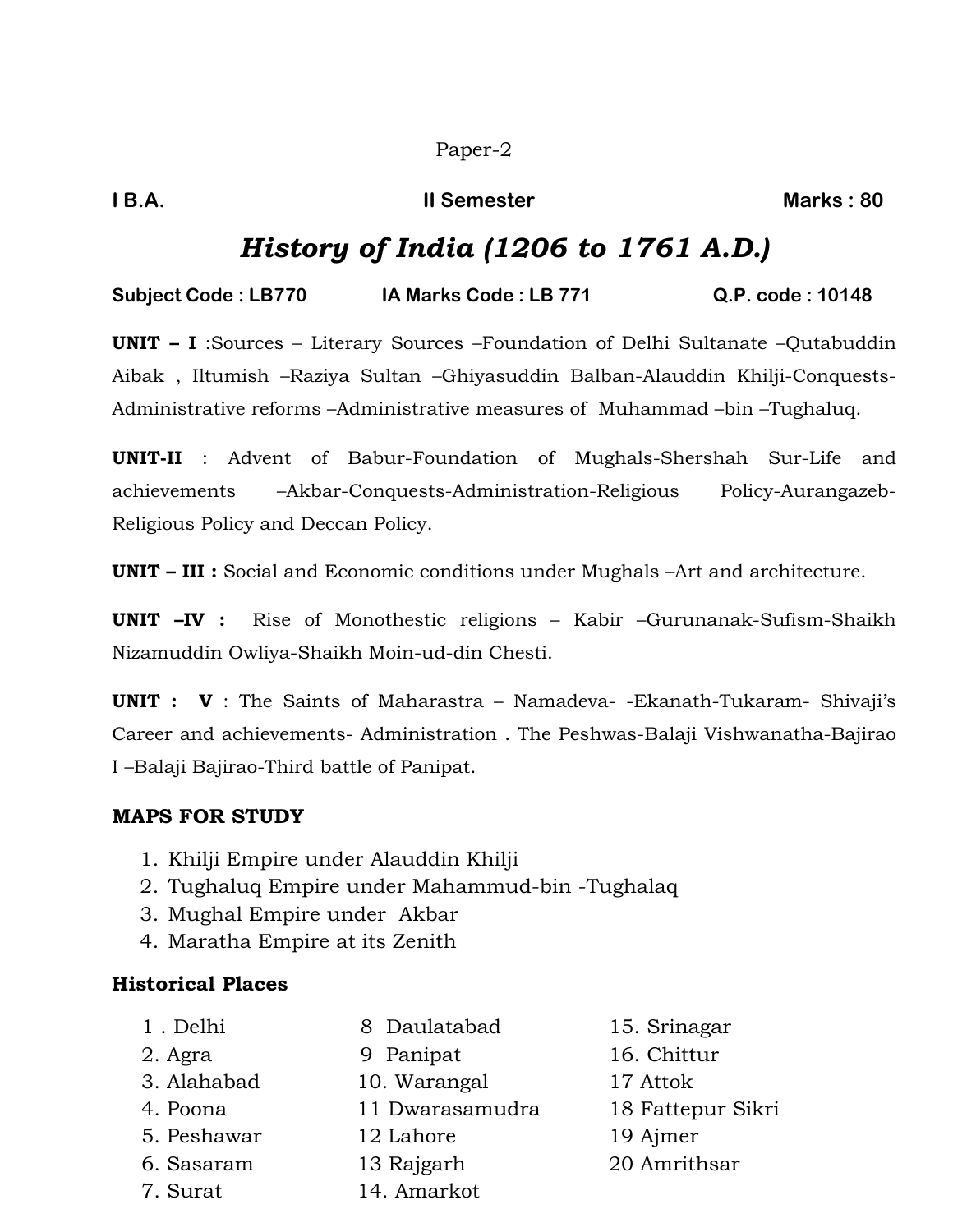| 01 | Irfan Habib (Ed)                              | $\overline{\phantom{0}}$ | Medieval India (1200-1750)                                             |
|----|-----------------------------------------------|--------------------------|------------------------------------------------------------------------|
| 02 | Satish Chandra                                | -                        | Medieval India from Sultanate to Mughalas                              |
| 03 | Ali, M. Athar                                 | $\overline{\phantom{0}}$ | The Mughal Nobility under Aurangzeb                                    |
| 04 | R.C. Majumdar and others                      | $\blacksquare$           | Advanced History of India                                              |
| 05 | A. L. Basham                                  |                          | The wonder that was India                                              |
| 06 | J.L Mehta                                     | $\overline{\phantom{0}}$ | Advanced Study in the History of Medieval India<br>-volume II          |
| 07 | Satish Chandra                                | $\overline{\phantom{0}}$ | Medieval India From Sultanate to the Mughals                           |
| 08 |                                               |                          | Habib, Mohammad & Khaliq Ahmad Nizami (eds) A comprehensive History of |
|    | India, Vol V. The Delhi Sultanate (1206-1526) |                          |                                                                        |
| 09 |                                               |                          | Nizami, Khaliq Ahmad- Religion and Politics in India during the        |
|    | Thirteenth Century                            |                          |                                                                        |
| 10 | Qureshi, Ishtiaq Husain                       | $\overline{\phantom{0}}$ | The Administration of the Mughal Empire                                |
| 11 | Richards, John F                              | -                        | The Mughal Empire                                                      |
| 12 | Tripathi, R.P.                                | $\overline{\phantom{0}}$ | Some Aspects of Muslim Administration                                  |
| 13 | Chandra, Satish                               |                          | Mughal Religious Policies the Rajputs and the                          |
|    |                                               |                          | Deccan                                                                 |
| 14 | Chandra, Satish                               |                          | Essays on Medieval Indian History, New Delhi-                          |
|    |                                               |                          | Oxford University Press 2003                                           |
| 15 | Hassan, S. Nurul                              | -                        | Religion, State and Society in Medieval India                          |
| 16 | Srivastava A.L.                               | -                        | Akbar the Great 3 Vols.                                                |
| 17 | <b>Streusand Douglas E</b>                    |                          | The Formation of the Mughal Empire                                     |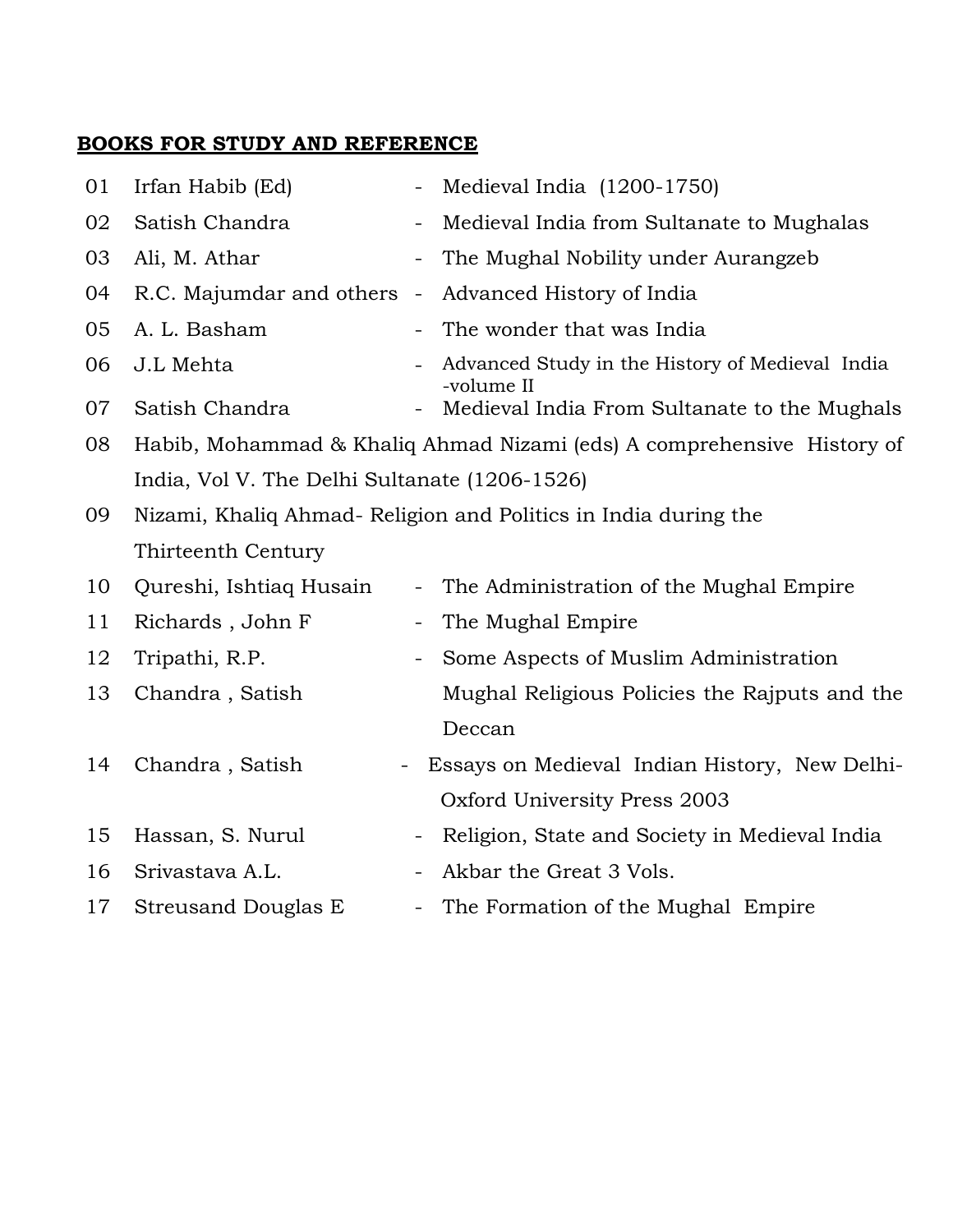#### **III B.A. III Semester Marks: 80**

# *History of Modern India 1757 to 1858 A.D.*

**Subject code : LC770 IA Marks Code LC 771 Q.P Code : 10245**

**Unit : I** Coming of The Europeans : Portuguese- Dutch – British and French Carnatic wars

**Unit : II** Expansion of British Power in India :

- (1) Conquest of Bengal –Battle of Plassey and Buxer
- (2) Anglo- Maratha wars
- (3) Ranjith Singh-Anglo-Sikh wars

**Unit III :** Administrative Reforms :

- (1) The Regulating Act of 1773- Pitt's India Act of 1784
- (2) Administrative Reforms of Lord Cornwallies
- (3) Administrative Reforms of William Bentinck

**Unit IV :** Economic policy & Social Reforms :

- (1) Land Revenue policy The Zamindari- Ryotwari & Mahalwari system.
- (2) Development of Transport & communications Railways, Post & Telegraph
- (3) Social Reforms RajaRam Mohan Roy & Ishwara Chandra Vidya Sagar and Aligarh movement

**Unit V :** The Revolt of 1857

- (a) Causes and Results of the revolt
- (b) Queen Victoria's proclamation of 1858

## **Map for Study**

- (1) Presidency States of British Empire
- (2) Sikh Empire under Ranjith Singh
- (3) 1857 British Empire
- **(4)Historical Places**
- 1 . Plassey 8 Thirchanapally 15. Hoogly
- 2. Boxer 9 Hyderabad 16. Ludiyana
- 3. Mysore 10. Vellore 17 Barakpur
- 
- 5. Bessin 12 Madras 19 Gwalior
- 6. Salsatte 13 Calcutta 20 Nagapur
- 7. Machalipatnam 14. Bombay
- 
- 
- 
- 4. Arcot 11 Wandiwash 18 Jhansi
	-
	-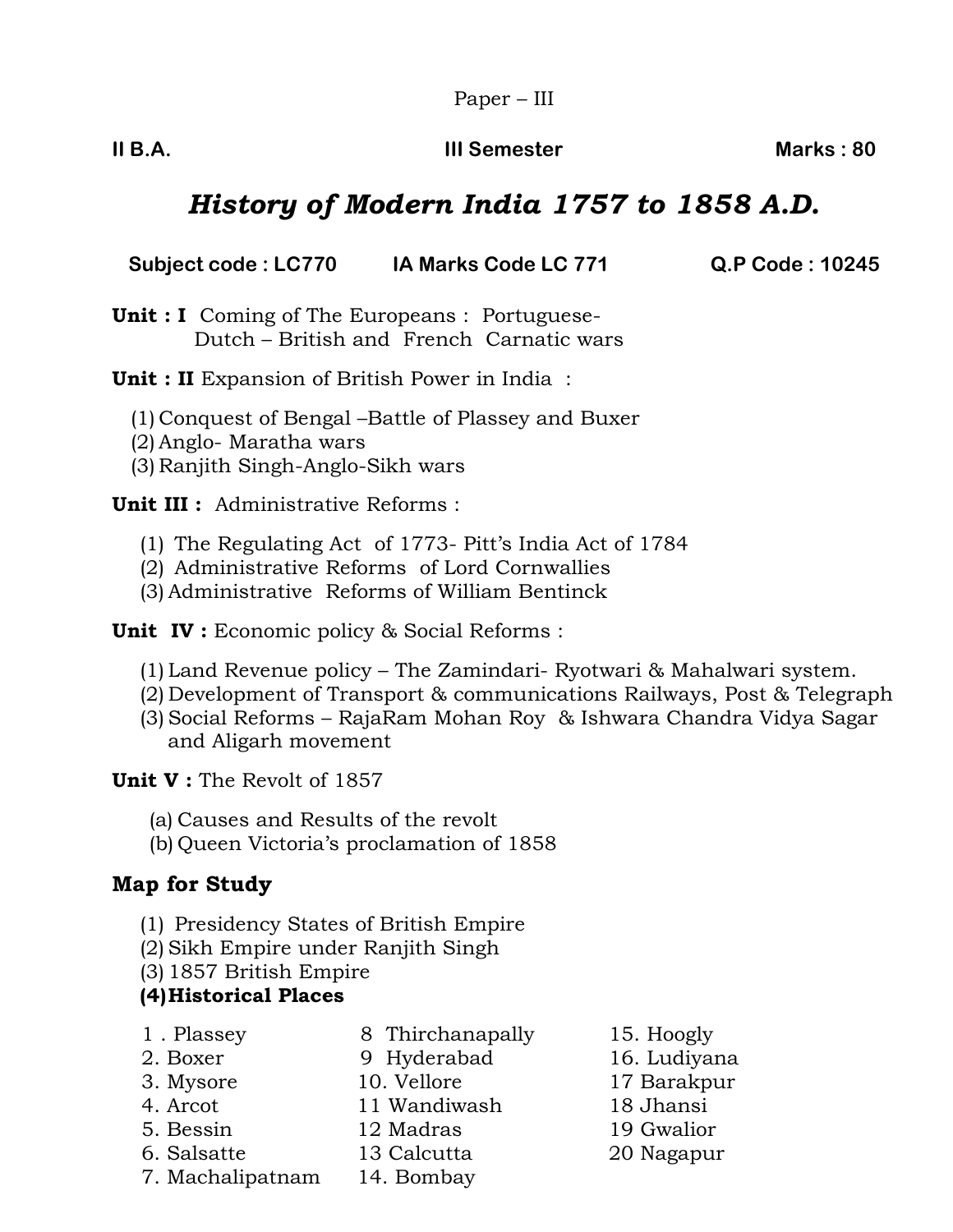| 01 | R.C. Majumdar        |                          | - Advanced History of India                |
|----|----------------------|--------------------------|--------------------------------------------|
| 02 | V.D. Mahajan         | $\overline{\phantom{a}}$ | History of Modern India                    |
| 03 | M.K. Roy             | $\overline{\phantom{a}}$ | Princely States and Paramount Power        |
| 04 | Raychaudari          | $-$                      | Social, Cultural and Economic History of 1 |
|    |                      |                          | Modern Times                               |
| 05 | Bipin Chandra        |                          | - Nationalism and Colonialism in India     |
| 06 | Grover and Grover    |                          | - A New Look at on Modern Indian History   |
| 07 | Percival Spear       | -                        | Oxford History of Modern India (1740-1975) |
| 08 | Sumith Sarkar        | $\overline{\phantom{a}}$ | Modern India (1985-1947)                   |
| 09 | A.R. Desai           |                          | Social Background of Indian Nationalism    |
| 10 | Hassan Imam          |                          | Indian National Movement                   |
| 11 | Gopal S.             | $\overline{\phantom{a}}$ | British Policy in India (1858 - 1905)      |
| 12 | Srinivas M.N.        |                          | Social Change in Modern India              |
| 13 | Mishra               |                          | The Uniform and Division of India          |
| 14 | Anil Seel            | -                        | The Emergence of Indian Nationalism        |
| 15 | Tarachand and others | $\overline{\phantom{a}}$ | Indian National Movements volumes          |
|    |                      |                          |                                            |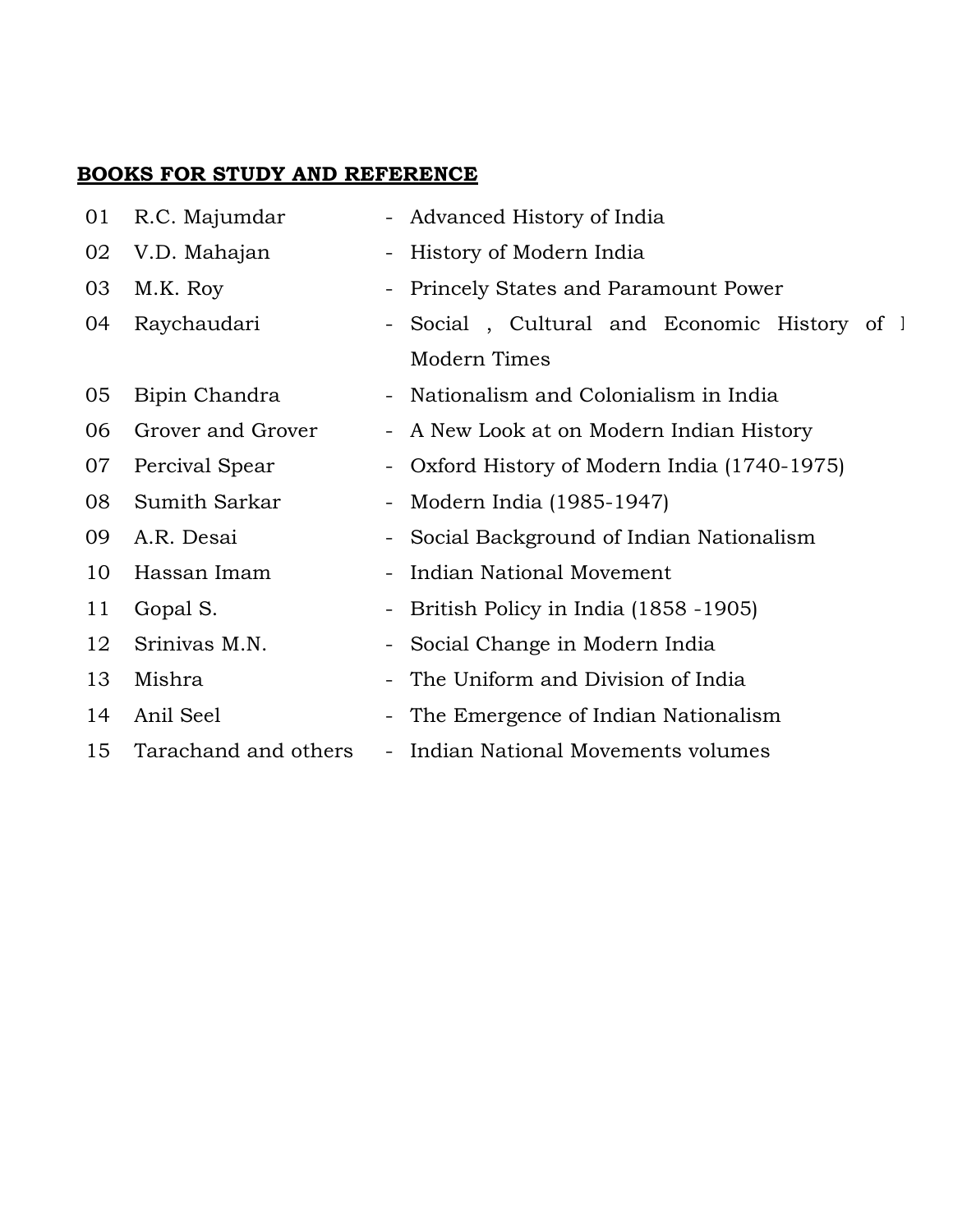#### **III B.A. V Semester Marks : 80**

# *History & Culture of South India upto 1336 A.D.*

**Subject code : LE770 IA Marks Code LE 771 Q.P Code : 10502** 

**Unit -1** Sources – Literary and Epigraphy –Aracheological Sources Sathavahanas - Gauthamiputra Satakarni – Cultural contributions – Chalukyas of Badami –Pulakeshi II-Cultural Contribution, Pallavas of Kanchi, Mahendravarman I, Narasimha- Varman I- Cultural Contributions.

**Unit –II** Rashtrakutas of Manyaketa –Govinda III -Amoghavarsha Nripatunga-Chalukyas of Kalyana-Vikramaditya VI-.

**Unit – III** : Hoysalas of Dwarasamudra-Vishnuvardhana –Ballala II : Art and Architecture –Cholas of Tanjore-Rajaraja Chola I Rajendra Chola – Administration -Art and Architecture.

**UNIT –IV** Society of South India –Economic conditions –Caste system –Guild System Brahamadeya –Devadaya

**Unit –V** Development of Religions in South India –Shankaracharya – Ramanujacharya-Madvacharya –Basavanna –Socio & Religious Reforms.

# **MAPS FOR STUDY**

- 1. Chalukya Empire under Pulakeshi II
- 2. Rashtrakuta Empire under Govinda III
- 3. Kalyani Chalukya empire under Vikramaditya VI
- 4. Extent of Hoysala State under Ballala II

- 1 . Badami 8 Gangaikonda Cholapuram 15. Perambur
- 2. Ihole 9 Nasik 16. Udupi
- 3. Pattadakal 10. Kalyana 17 Kudalasangama
- 4. Manyaketa 11 Dwarasamudra 18 Maski
- 5. Kanchi 12 Belur 19 Brahmagiri
- 6. Tanjore 13 Mahabalipuram 20 Sravanabelagola
- 7. Madurai 14. Kalati
- 
- -
- 
- 
-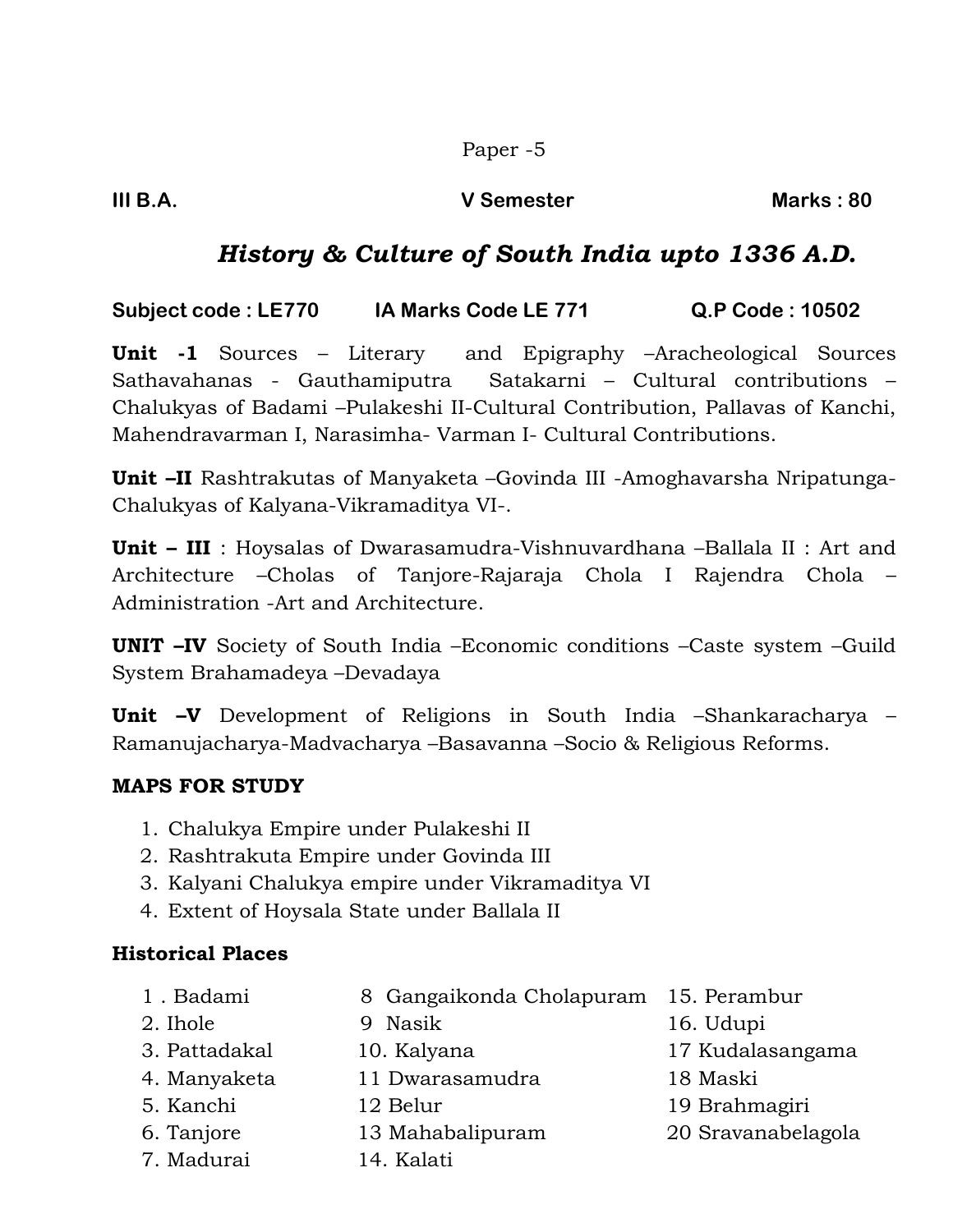# **Compulsory Education tour : 10 Marks Report of Tour : 10 Marks**

|    | 01 K.A. Nilakanta Shastry           | - History of South India                              |
|----|-------------------------------------|-------------------------------------------------------|
| 02 | Keshavan Veluthat                   | - State Formation in South India                      |
| 03 | Gupta K.M.                          | - Land system in South India 800 1200 A.D.            |
| 04 | S. Rajashekaran                     | - Karnataka Architecture                              |
| 05 | Champaka Lakshmi                    | - Urbanization in South India                         |
| 06 | Harie J.C.                          | - The Art and Architecture of the Indian subcontinent |
| 07 | R.R. Diwakar                        | - Karnataka through the Ages                          |
| 08 | Mugali R.S.                         | - The Heritage of Karnataka                           |
| 09 | R.G. Bandarkar                      | - History of Decan                                    |
| 10 | G. Yazdani                          | - History of Deccan                                   |
| 11 | K.A. Nilakanta Shastry - The Cholas |                                                       |
| 12 |                                     | R.C. Majumdar and others - Advanced History of India  |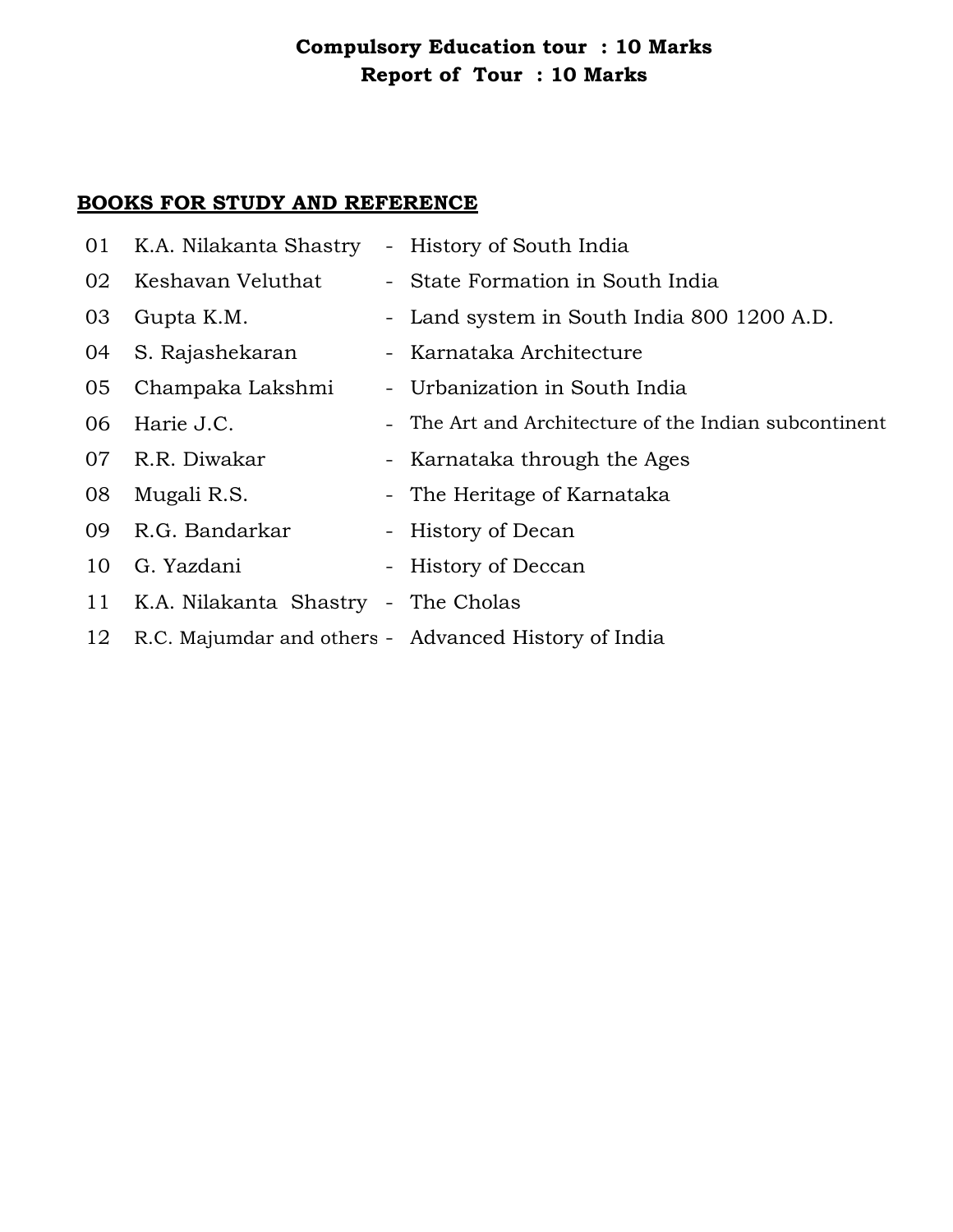**III. B.A. CONSERVIEW III. B.A. V Semester Marks** : 80

Paper-5 (5.1) Elective Paper

# *Principles of Tourism*

#### **Subject Code : LE790 IA Marks Code : LE791 QP code : 10733**

#### **Unit -1** CONCEPTS OF TOURISM

Nature –Scope –Definition-Tourists and Excursionists-Domestic Tourists and International Tourists

**Unit –II** History of Tourism

Early period Greek –Roman –Chinese and Indian conception of Tourism

Medieval period Grand Tour –Italy, Arab and European Travelers-Alberuni, Marcho Polo –Ibna-batuta Al –Masudi etc,.

Modern period- Rise of Organized tour in Europe and India-Thomas Cook company etc,.

**UNIT III-** TYPES OF TOURISM

Heritage Tourism-Recreation Tourism-Advance Tourism- Health Tourism

Environment tourism

**Unit –IV** : PLANNING AND DEVELOPMENT OF TOURISM

Policies : Govt of India : Govt of Karnataka- UNESCO Guidelines

**UNIT – V** TOURIST PLACES ;

Chamarajanagara District : B.R. Hills , MM Hills-

Hassan District - Shravanabelagola-Belur – Halebedu

Mandya District : Hosaholalu, Kambadahalli, Srirangapatana

Mysore District –Nanjangud, Mysore, Somanathapura, Talakad

# **Maps**

#### **Historical Places**

- 1 . Belur 8 Srirangapatana 15. Mahabalipuram
- 2. Halebedu 9 Mysore 16. Madras
	-
- 4. Badami 11 Tanjore 18 Kanyakumari
- 5. Aihole 12 Madurai 19 Hyderabad
- 6. Pattadakalu 13 Kanchi 20 Pondichery
- 7. Bijapur 14. Rameshwara
- 
- 
- 3. Hampi 10. Chitradurga 17 Tiruvananthapura
	-
	-
	-

#### *Note : Visit any one of the above place compulsory.*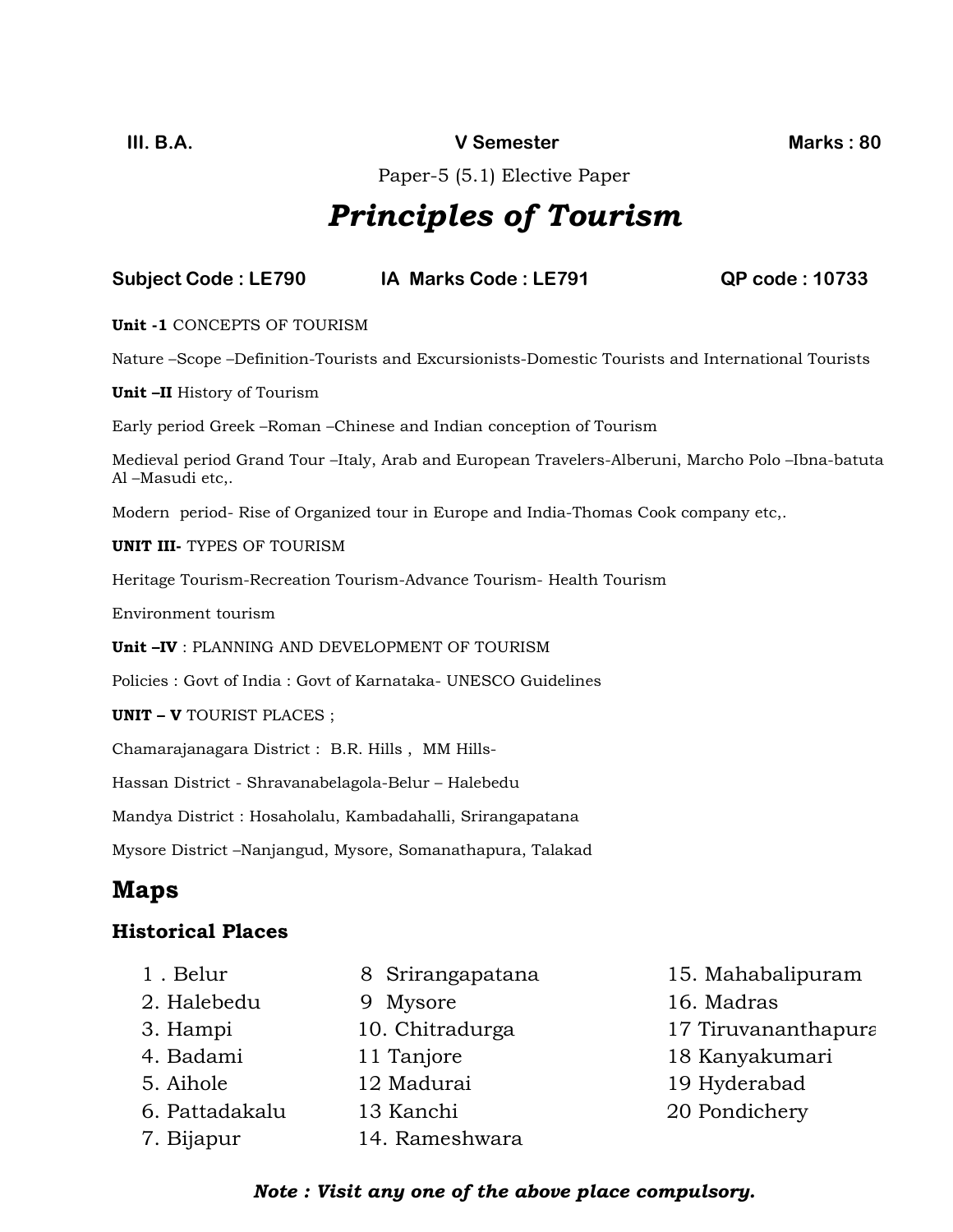## **Compulsory Education Tour: 10 Marks Report of Tour: 10 Marks**

| 01 | Ashorth G.J                                     |                          | Marketing in Tourism Industry                                   |
|----|-------------------------------------------------|--------------------------|-----------------------------------------------------------------|
| 02 | Bhatia A.K.                                     |                          | <b>International Tourism</b>                                    |
| 03 | Bhatia A.K.                                     | $\overline{\phantom{0}}$ | Tourism Development                                             |
| 04 | Chunk Kelvin Dextra and Jane -                  |                          | Professional Travel Agency Management                           |
| 05 | Clare, Gunn                                     |                          | Tourism Planning                                                |
| 06 | Gregory A                                       |                          | - The Travel Agent : Dealers in Dream                           |
| 07 | Tourism Department publications and Folders     |                          |                                                                 |
| 08 | Jafari J                                        |                          | - Anatomy of the Travel Industry                                |
| 09 | Khan, Nafees A                                  | $\sim$                   | Development Tourism in India                                    |
| 10 | Krippendrof J                                   |                          | - The Holiday Makers                                            |
| 11 | Krishna K Karama                                |                          | - Basics of Tourism                                             |
| 12 | KSTDC Publication Individual Folders            |                          |                                                                 |
| 13 | KSTDC Publication, Karnataka Traveler Bangalore |                          |                                                                 |
| 14 | Kulakarni M.V                                   |                          | <b>Tourism Marketing</b>                                        |
| 15 | Marrison A.M.                                   |                          | Hospitality and Travel Marketing                                |
| 16 | Peters Mischel                                  |                          | <b>International Tours</b>                                      |
| 17 | Ranga Mukesh                                    |                          | Tourism Potential in India                                      |
| 18 | Sarkar H.                                       |                          | Museums and protection of Monuments and<br>Antiquities in India |
| 19 | Seth Pran                                       |                          | Successful Tourism Management                                   |
| 20 | <b>ITDC Publications and Folders</b>            |                          |                                                                 |
| 21 | Vijayalakshmi K.S.                              |                          | - History and Tourism                                           |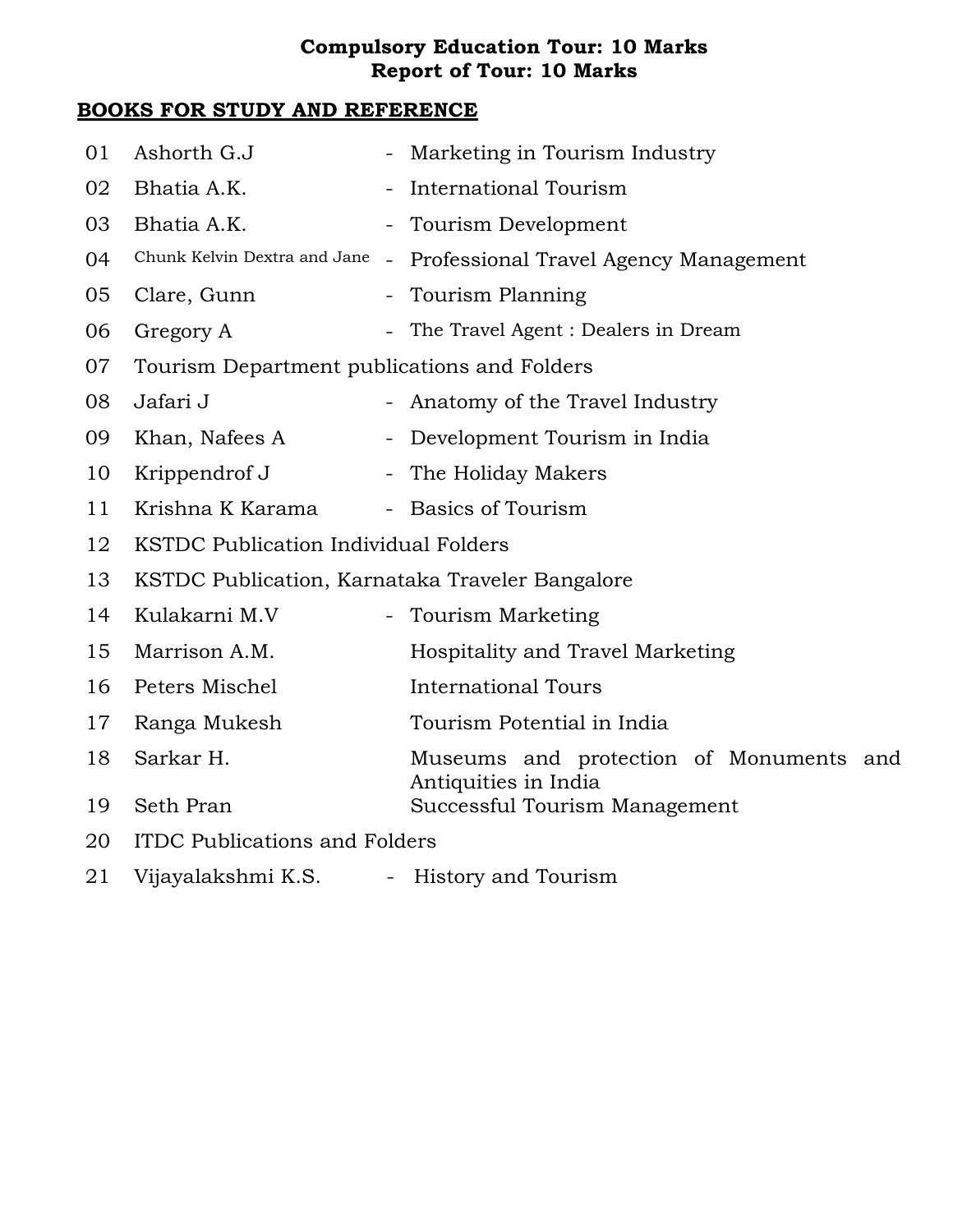**II. B.A.** Marks : 80

# *INDIAN NATIONAL MOVEMENT -1885-1947 A.D.*

**Subject Code : LD770 IA Marks Code : LD771 QP code : 10347** 

**Unit – I :** RISE OF NATIONALISM :

- (a) Causes for the rise of Indian Nationalism
- (b) Foundation of Indian National congress
- (c) Era of the Moderates (1885-1905 ) Gopalakirshna Gokale, S.N. Banerje

**Unit - II :** RISE OF EXTREMISTS :

- (a) Lala Lajputh Rai, Bipin Chadra Pal, Balagandhara Tilak, Partition of Bengal.
- (b) 1909 Act- Minto -Morley Reforms

# **Unit – III :** NATIONALISM DURING 1ST WORLD WAR :

- (a) Lucknow pact 1916
- (b) Home Rule movement 1916
- (c) Rowlatt Act & Jallian Walabagh Tragedy 1916
- (d) Revolutionary Nationalism –Bhagat Singh –Chandra Shekar Azad

#### **Unit – IV :** GANDHIAN ERA :

- (a) Non –Co-operation Movement –Civil Dis-obedience movement
- (b) Simon Commission 1927-28 –Round table conference and Dr. Ambedkar

#### **Unit : V :** FINAL PHASE :

- (a) India National Army (INA) and Subhashandrabose
- (b) 1935 Act –Quit India movement
- (c) Growth of Communalism –Muslim League -1906 -Hindu Mahasabha –two Nations theory
- (d) Partition and Independence -1947 Act.

• **No Maps**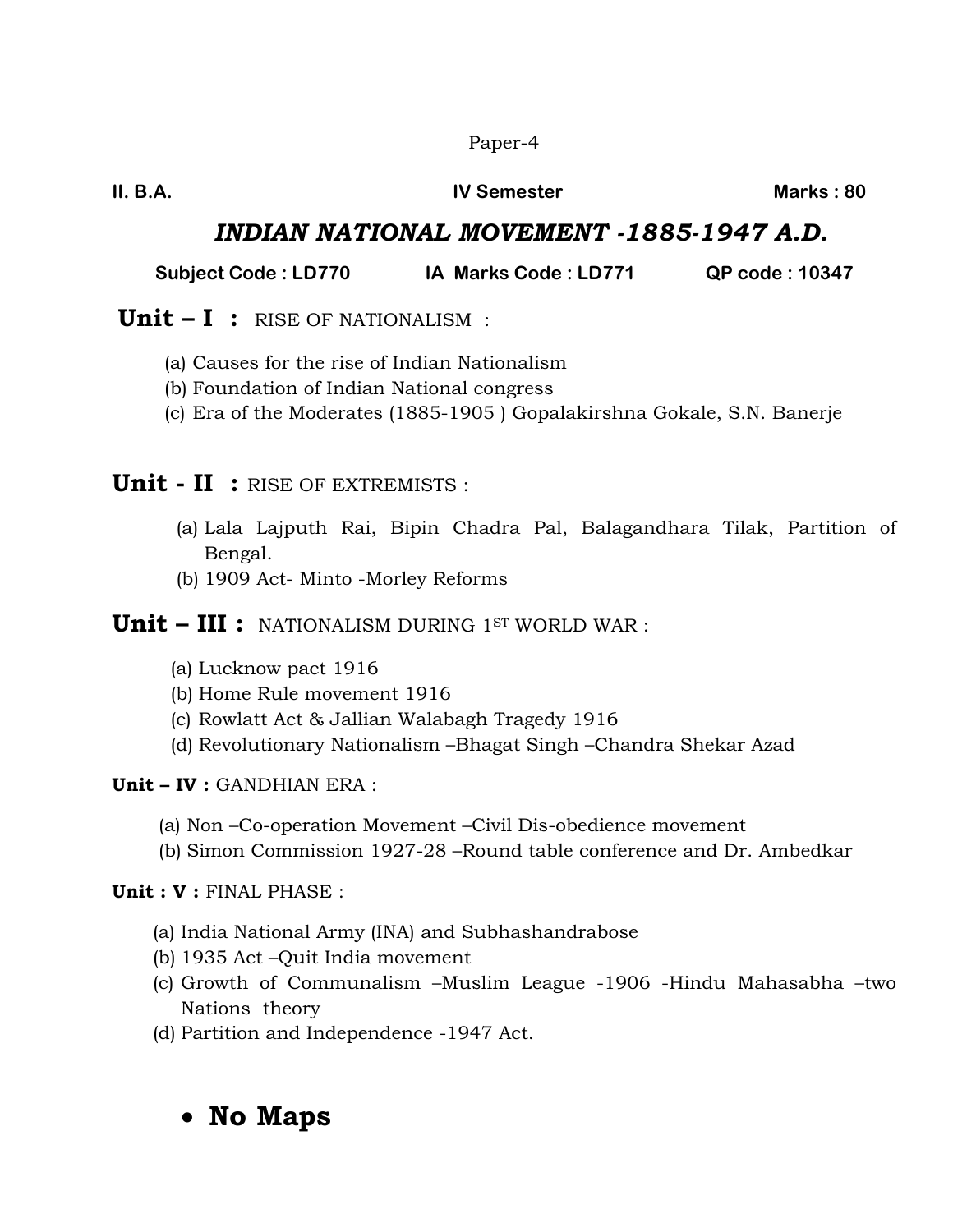| 01 | Bipin Chanra         |                          | Nationalism and Colonialism in India        |
|----|----------------------|--------------------------|---------------------------------------------|
| 02 | Bipin Chandra        | $\overline{\phantom{a}}$ | India's Struggle for Independence           |
| 03 | Bipin Chandra        |                          | Nationalism and Communalism in Modern India |
| 04 | Grover and Grover    | -                        | A New Look at on Modern Indian History      |
| 05 | R.C. Majumdar        | $\overline{\phantom{a}}$ | Struggle for Freedom                        |
| 06 | Percival Spear       | $\overline{\phantom{a}}$ | Oxford History of Modern India (1740-1975)  |
| 07 | Sumit Sarkar         | -                        | Modern India (1885-1947)                    |
| 08 | A.R. Desai           | $\overline{\phantom{a}}$ | Social Background of Indian Nationalism     |
| 09 | Hassan Imam          |                          | Indian National movement                    |
| 10 | Gopal S.             | $\overline{\phantom{a}}$ | British Policy in India (1858-1905)         |
| 11 | Srinivas M.N.        | $-$                      | Social Change in Modern India               |
| 12 | Mishra               |                          | The Unification and Division of India       |
| 13 | Anil Seel            | $\overline{\phantom{a}}$ | The Emergence of Indian Nationalism         |
| 14 | Tarachand and others | $\qquad \qquad -$        | <b>Indian National Movements Volumes</b>    |
|    |                      |                          |                                             |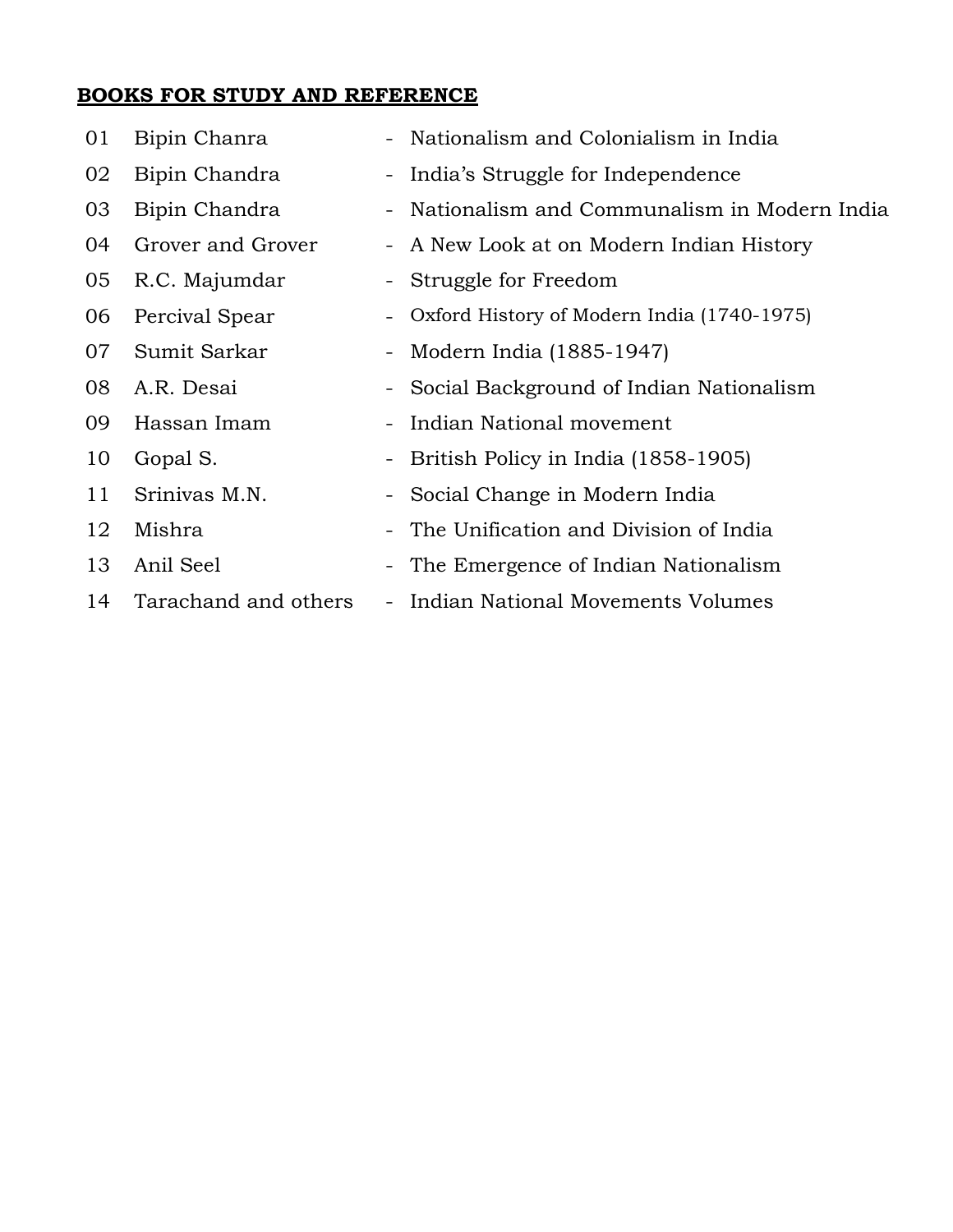**III. B.A.** Marks : 80

# *State and Society in South India (1336 to 1800 A.D)*

**Subject Code : LE772 IA Marks Code : LE 773 QP : code : 10503**

**Unit –I** : Vijayanagara Empire (a)–Sources – (b)Origin- theories.

**Unit – II** : Sangam Dynasty -Devaraya II-Tuluva Dynasty-Krishnadevaraya-Aravidu Dynasty –Aliya Ramaraya- Bahamani Empire- Mahammad Gawan Art and Architecture –Adilshah's of Bijapur

**Unit - III :** Society of South India during Vijaynagar –Vyasaraya- Purandaradasa – Kankadasa –- Karnataka Sufism – Quaja –Bande –Nawaj

#### **Unit –IV :**

(a) Administrative system of Vijayanagara

(b) Cultural contributions of Vijayanagara-Religion –literature –Art and Architecture

(c) Cultural contributions of Bahamani Sultans-Religion, Literature, Art and architecture

**Unit –V** : Wodeyars of Mysore- Chikkadevaraja Wodeyar-Life and Achievements-Nayakas of Ikkeri-Shivappa Nayaka –Palegaras of Chitradurga- Madakari Nayaka v, Haider and Tippu Sultan- Anglo-Mysore –Wars

## **MAPS FOR STUDY**

- 1. Vijaynagara Empire under Krishnadevaraya
- 2. Bahamani State Under Gawan
- 3. Mysore State under Tippu Sultan-1799

- 1 . Talikote 8 Chitradurga 15. Ahmadnagar
- 2. Hampi 9 Ikkeri 16. Mysore
- 3. Raichur 10. Budikote 17 Yalandur
- 4. Penagonda 11 Devanahalli 18 Bangalore
- 5. Golkonda 12 Bababudangiri 19 Devarayana Durga
- 6. Bijapur 13 Bidar 20 Srirangapatna
- 7. Gulbarga 14. Kaginele
- 
- 
- 
- 
- 
-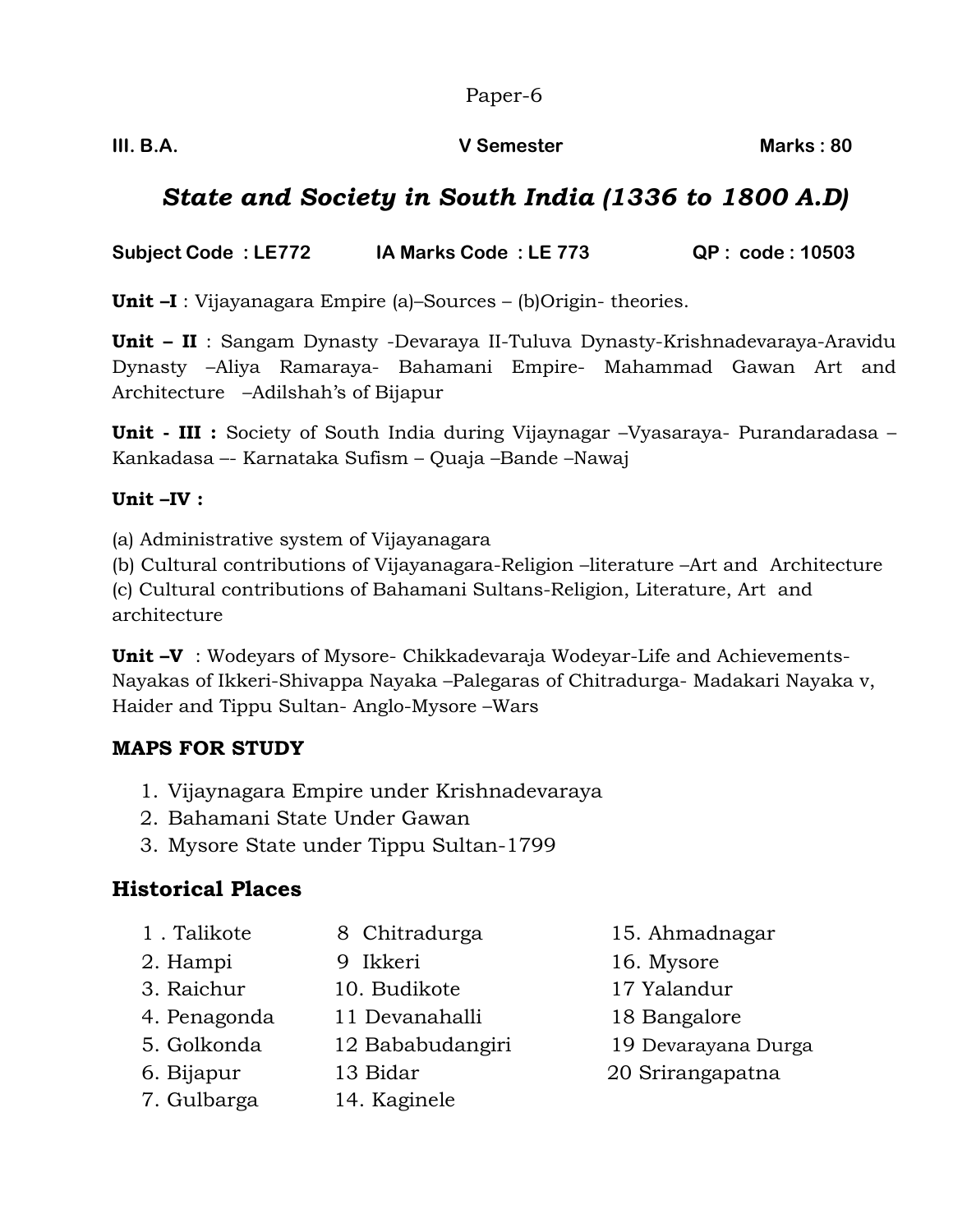| 01 | Burton Stein                         | - Peasant State and Society in Medieval South India   |
|----|--------------------------------------|-------------------------------------------------------|
| 02 | Robert Sewell                        | - A Forgotten Empire                                  |
| 03 | T.V. Mahalingam                      | - South Indian Polity                                 |
| 04 | B.A. Salatore                        | - Political life in Vijayanagara Empire-2 Volumes     |
| 05 | K.A. Nilakanta Shastry               | - History of South India                              |
| 06 | Keshvan Veluthat                     | - State Formation in South India                      |
| 07 | Gupta K.M.                           | - Land System in South India 800-1200 A.D             |
| 08 | S. Rajashekaran                      | - Karnataka architecture                              |
| 09 | Champaka Lakshmi                     | - Urbanization in South India                         |
| 10 | R.R. Diwakar                         | - Karnataka through the Ages                          |
| 11 | Harle J.C                            | - The Art and Architecture of the Indian Subcontinent |
| 12 | Mugali R.S                           | - The Heritage of Karnataka                           |
| 13 | R.G. Bandarkar                       | - History of Deccan                                   |
| 14 | G. Yazdani                           | - History of Deccan                                   |
| 15 | K.A. Nilakanta Shsastry - The Cholas |                                                       |
| 16 |                                      | R.C. Majumdar and others - Advanced History of India  |
| 17 | N. Saraswathi                        | - Position of women during vijayanagar period         |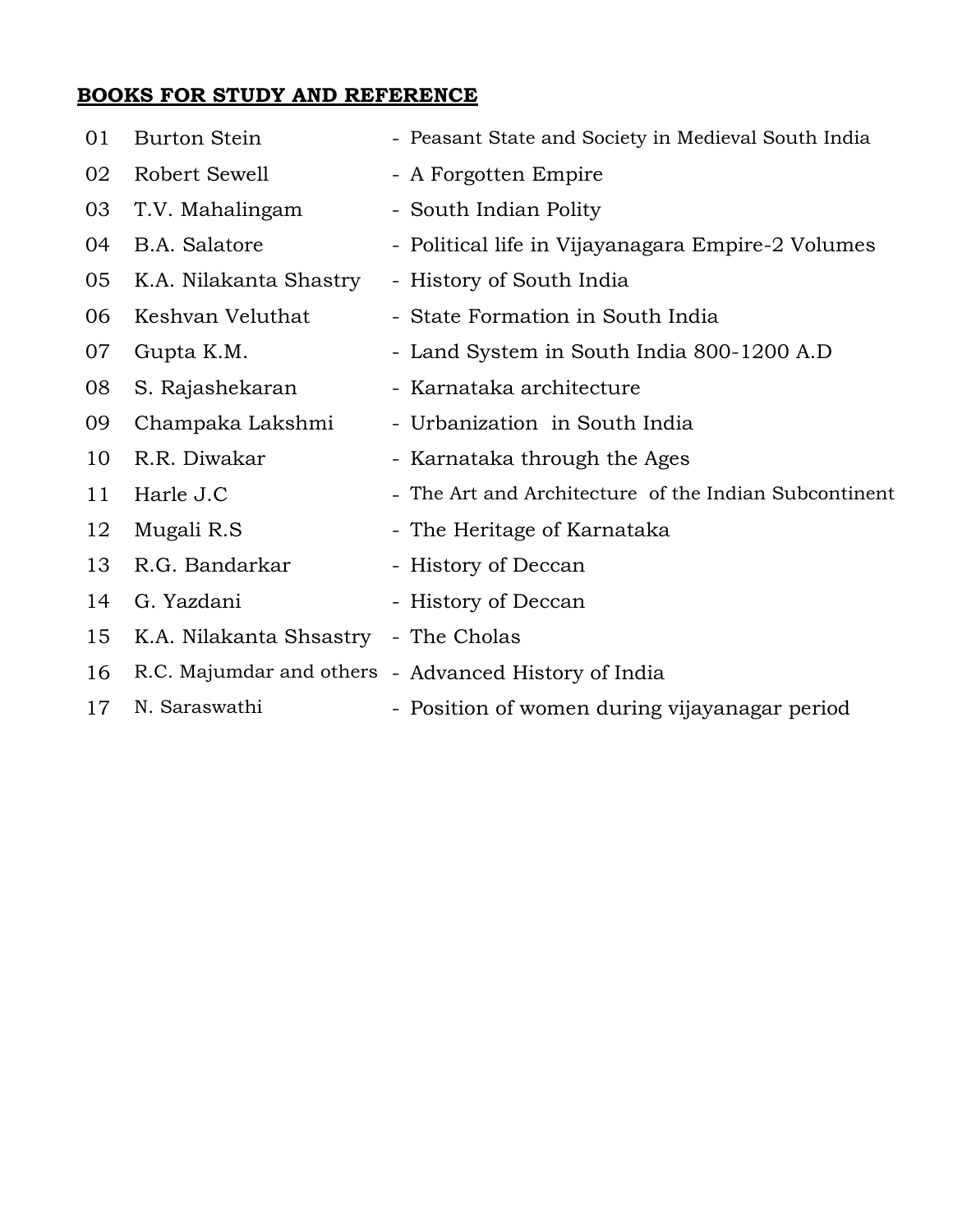**III. B.A.** Marks : 80

# *Colonialism and Nationalism in Asia (1800 to 1950 A.D)*

**Subject Code : LE774 IA Marks Code: LE 775 Q.P code : 10504**

**Unit -1** : China –The Opium Wars –Taiping Revolt –The Boxer Revolt-Dr. San yat Sen-Chiang-Kai-Shek-Kouming-Tang party- Mao –tse-tung- communists.

**Unit –II :** Rise of Modern Japan – Meiji era-Japan as World power – Sino Japanese War – Anglo Japanese Treaty-Russo-Japanese war-Japan between two World wars. Washington conference – Mukden Incident pearl harbor incident – (Japan under SCAP)

**Unit –III :** European Colonial interests and Wrecking of the Ottoman Empire-Young Turk movement -Modernism of Turkey- Mustafa Kemal Pasha Attaturk

**Unit – IV** : Modernism of Iran – Rezashah Pahlvi –Dr Mossadiq

**Unit –V** Western Colonial interests – Rise of Arab Nationalism –Balfour declarationcreation of Israel

#### **MAPS FOR STUDY**

- 1. China People Republic
- 2. Japan after 1942
- 3. Turkey under Mustafa Kemal Pasha
- 4. Creations of Israel

- 
- 
- 
- 
- 3. Canton 10. Constantinople 17 Mosel
- 4. Shanghai 11 Saigon 18 Madina
- 5. Mukdane 12 Teheran 19 Damascus
- 6. Macau 13 Tel-Aviv 20 Seoul
- 7. Tokyo 14. Ankara
- 1 . Peking 8 Hiroshima 15. Jerusalem
- 2. Nanking 9 Nagasaki 16. Port-Arthur
	-
	-
	-
	-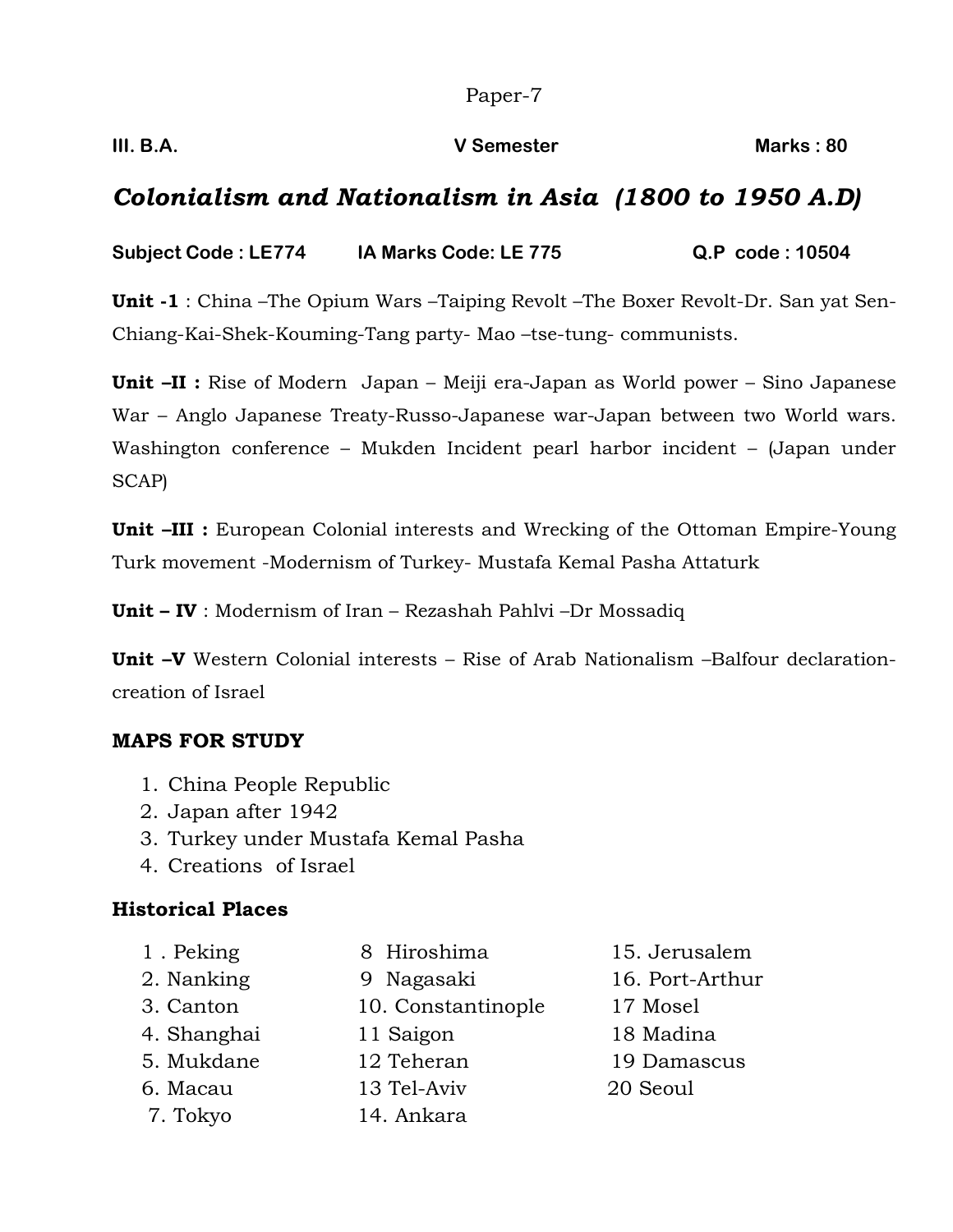- 
- 
- 
- 
- 
- 
- 
- 
- 
- 
- 01 S.L. Roy History of for East and South –East Asia Volumes
- 02 Luke Modern Turkey
- 03 Edward Said The Growth of Palestine
- 04 D.G.E Hall History of South Asia
- 05 Shaik Ali A Short History of Modern Asia
- 06 K.M. Pannikar Asia and Western Dominance
- 07 H.M. Vinacke A history of the Far-East in Modern Times
- 08 M.D. David Rise and Growth of Modern China
- 09 Charles Hazen History of Modern World
- 10 Swain James Edgar History of World Civilization.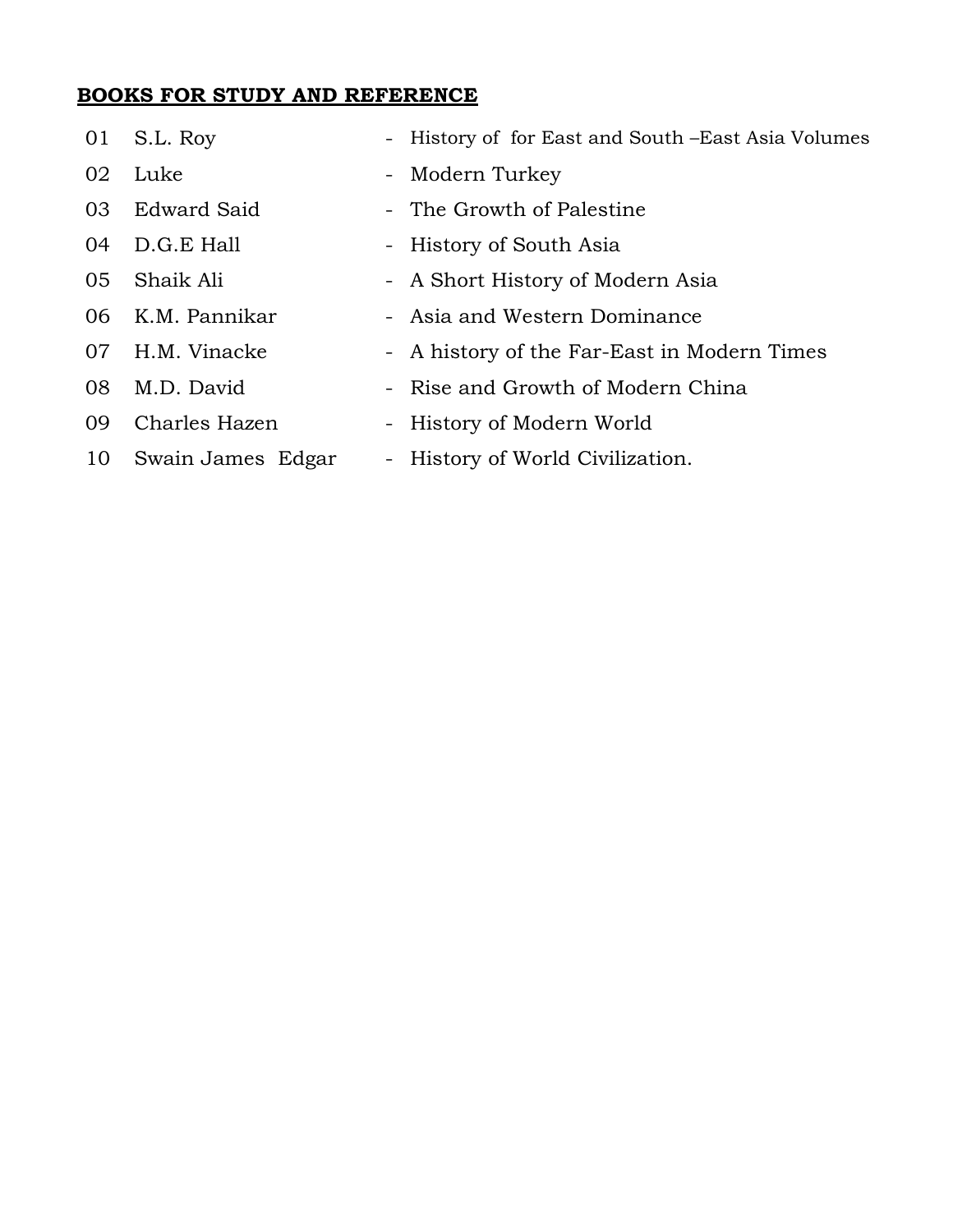**III. B.A.** Marks : 80

# *History of Modern Karnataka (1800 to 1956 A.D)*

**Subject Code: LF 810 IA Marks Code: LF811 Q.P code : 10735**

**Unit -1** : James Manor – Hettne –B.L. Rice – Hayavadana Rao-R.R. Diwakar-P.B. Desai

**Unit –II** : Restoration of Mysore State-Mysore State under British Colonial Power and Subsidiary treaty Krishnaraja Wodeyar III- Diwan Purniah –Administrative measures-Nagar uprising of 1831

**Unit –III :** Mysore under Colonial Rule-Mark Cubbon-Bowring-reorganization of Administration.

**Unit – IV** : Rendition of Mysore-Modernization-Rangacharlu-K. Sheshadri Iyer-Nalwadi Krishnaraja Wodeyar- Vishweswaraiah – Mirza Ismail.

**Unit -V** : Process of Social and cultural development -Development of Kannada Language and Literature- Backward class Movement- Freedom movement in Karnataka -Unification movement of Karnataka.

#### **MAPS FOR STUDY**

- 1. Mysore after Rendition 1881
- 2. Industrial centers under Vishwaraiah's Diwanship
- 3. Industrial Centers under Mirza Ismail's Diwanship
- 4. Mysore State of 1956

- 1. Mysore 8 Belagola 15. Shimoga
- 2. Kolar 9 Nanjangud 16. Yalandur
- 3. Krishnaraja Sagara 10. Madras 17 Chamarajnagara
- 4. Shivapura 11 Kalale 18 Mangalore
- 5. Bangalore 12 Dharwar 19 Udupi
- 6. Srirangapatana 13 Belgaum 20 Ankola
- 7. Mandya 14. Hubli
- 
-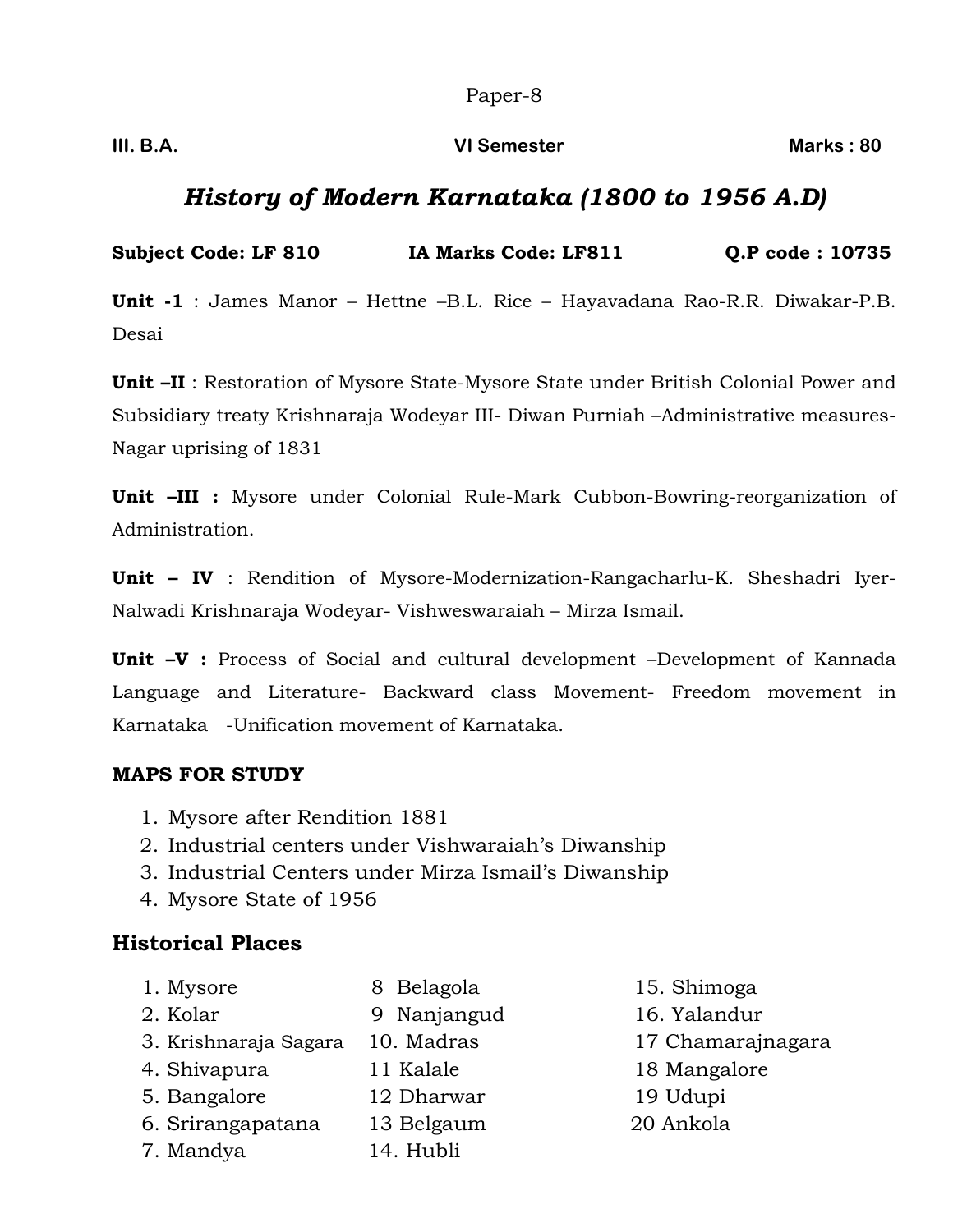| 01 | P.B. Deasi             |                          | History of Karnataka             |
|----|------------------------|--------------------------|----------------------------------|
| 02 | K.R. Basavarju         | $\sim$                   | History and Culture of Karnataka |
| 03 | Sheik Ali B            |                          | - Tippu Sultan                   |
| 04 | Shastry K.N.V.         | -                        | Economic Development of Mysore   |
| 05 | Hayavadana Rao         | Ξ.                       | Mysore Gazetteer Volumes         |
| 06 | K.A. Nilakanta Shastry |                          | - History of South India         |
| 07 | Keshvan Veluthat       | $\overline{\phantom{0}}$ | State Formation in Sough India   |
| 08 | S. Rajashekaran        | -                        | Karnataka Architecture           |
| 09 | Champaka Lakshmi       |                          | - Urbanization in South India    |
| 10 | R.R. Diwakar           | $-$                      | Karnataka through the Ages       |
| 11 | Shama Rao M.           | $\overline{\phantom{0}}$ | History of Mysore                |
| 12 | B.L. Rice              | -                        | Mysore Gazetteer Volumes         |
| 13 | Mugali R.S             |                          | The Heritage of Karnataka        |
| 14 | R.G. Bandarkar         | $\overline{\phantom{0}}$ | History of Deccan                |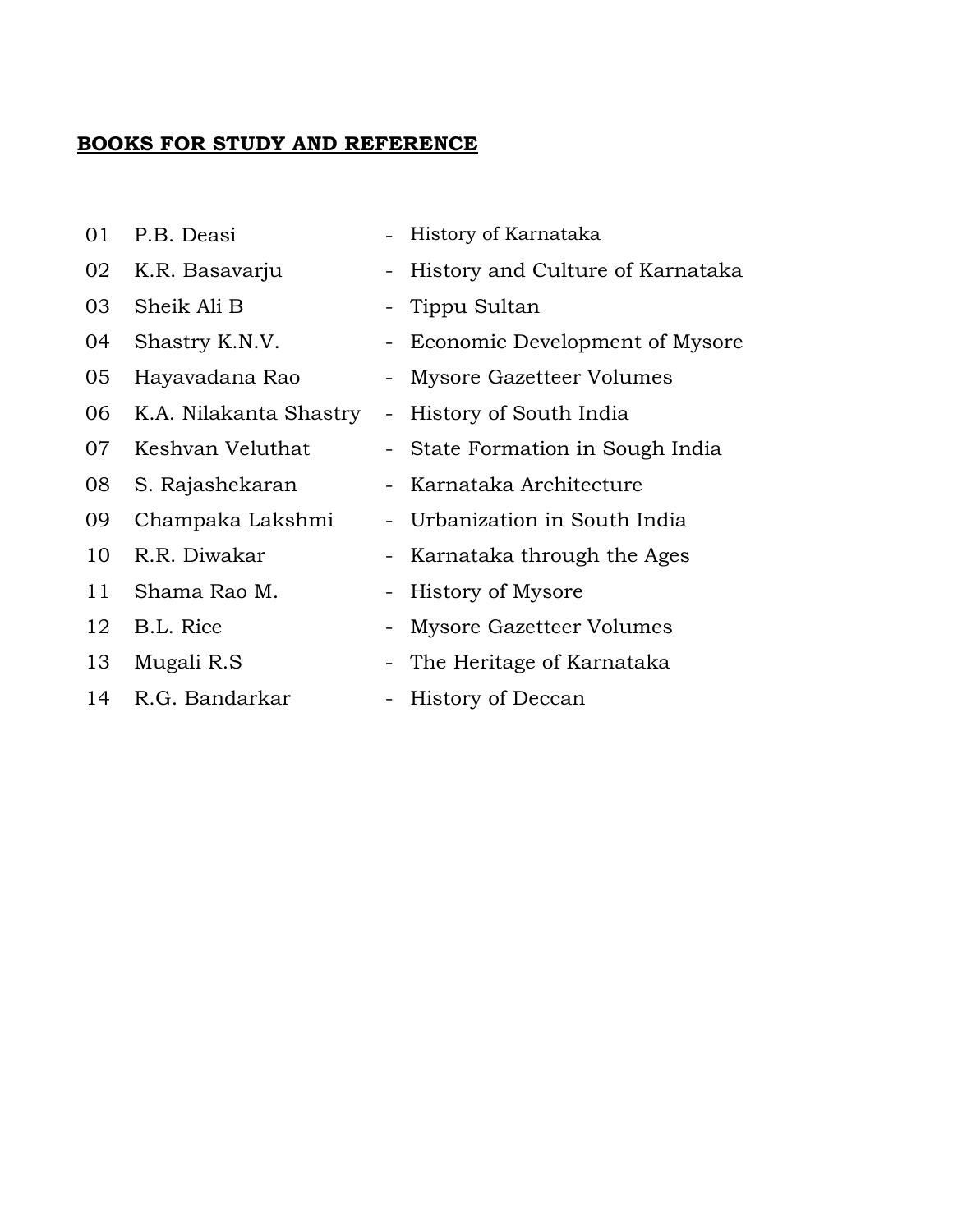Paper-8 Elective Paper

**III. B.A.** Marks : 80

# *Tourism Development and Organization*

| <b>Subject Code: LF790</b> | IA Marks Code: LF791 | Q.P code: 10734 |
|----------------------------|----------------------|-----------------|
|                            |                      |                 |

**UNIT –I** : Planning and Development of Tourism : Basic infrastructure Planning Process ( Economic Planning –Administration Organization) Demand and Supply-Supervisor : Basic Supportive Service UNO-Conference of Tourism-Sustainable Tourism (World Tourism Organization) Co-ordination Tourism

**UNIT – II :** Indian Tourism: Sarjent Report on Tourism –Promoting Agencies-ITDC – Aims and objectives and construction of Hotels, Resorts & Restaurants

**UNIT-III :** Karnataka Tourism : KSTDC –Establishment –Aims & Objective-Activities-Facilities –Jungle Lodge and Resorts, Home stays

**UNIT IV :** World Tourism –Establishment –Conference etc, IUOTO (international Union of Official Travel Organization)World Tourism Organization (WTO)-Pacific Asia Travel Association (PATA) Establishment –Activities –membership-Secretariat-PATA Chapters.

**UNIT-V** : Heritage sites- World Heritage Establishment – Definition –Classification-ASI –State ASI Museums –NCL-National conservation Laboratory. RCL-Regional Conservation Laboratory, Dharmothana Trust. Conservation Efforts-State and Central Monumental Acts-Ancient Monuments preservation Act of 1904 ( Lord Curzon) Act of 1958 and 1972

#### **Note : Mark Tourist Centers of India for the Map.**

# **Maps**

- 
- 1. Delhi 8 Ajantha 15. Kittur
- 2. Amrutasara 9 Jaipura 16. Hampi
	-
- 4. Buddagaya 11 Mahabalipuram 18 Medicare
- 
- 5. Khajuraho 12 Thirvanathapura 19 Gulburga
- 6. Konarak 13 Mysore 20 Chitradurga
- 7. Nagarjuna konda 14. Dharmastala
- 
- 3. Amarnatha 10. Luknow 17 Pattadakalu
	-
	-
	-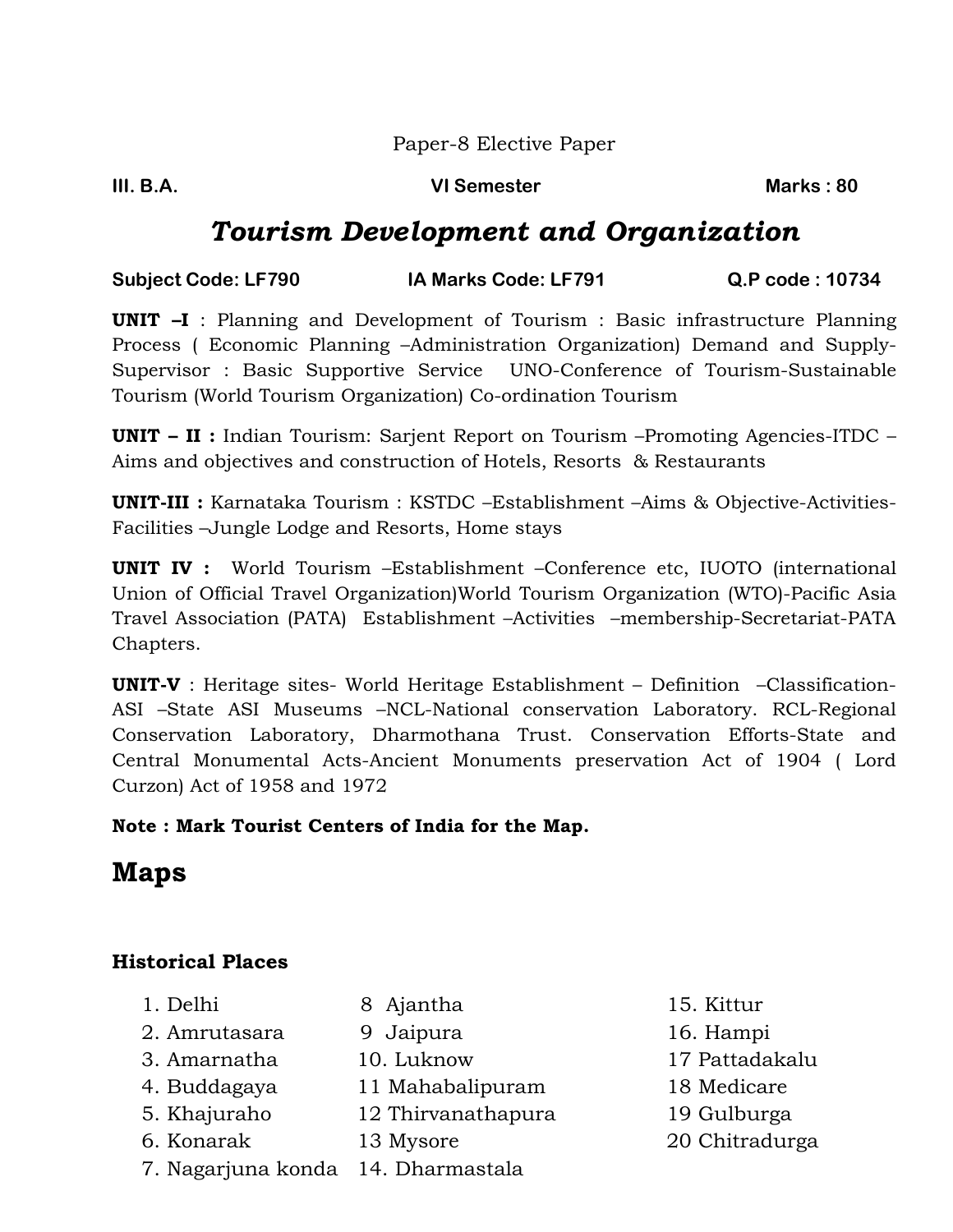| 01 | Ashorth G.J.                                        |                          | Marketing in Tourism Industry                                     |
|----|-----------------------------------------------------|--------------------------|-------------------------------------------------------------------|
| 02 | Bhatia A.K.                                         |                          | <b>International Tourism</b>                                      |
| 03 | Bhatia A.K.                                         | $\overline{\phantom{a}}$ | Tourism development                                               |
| 04 | Chunk Kelvin Dextra and Jane<br>$\bar{\phantom{a}}$ |                          | Professional Travel Agency, Management                            |
| 05 | Clare, Gunn                                         |                          | Tourisms Planning                                                 |
| 06 | Gregory A.                                          |                          | - The Travel Agent-Dealers in Dream                               |
| 07 | Tourism Department Publications and Folders         |                          |                                                                   |
| 08 | Jafari J                                            |                          | Anatomy of The Travel Industry                                    |
| 09 | Jgabm Bafees A                                      | $\overline{\phantom{a}}$ | Development Tourism in India                                      |
| 10 | Krippendrof J.                                      |                          | - The Holiday Makers                                              |
| 11 | Krishna K. Karama                                   |                          | - Basics of Tourism                                               |
| 12 | KSTDC Publication Individual Folders                |                          |                                                                   |
| 13 | KSTDC Publications, Karnataka Traveler Bangalore    |                          |                                                                   |
| 14 | Kulakarni M.V.                                      |                          | <b>Tourisms Marketing</b>                                         |
| 15 | Marrison A.M.                                       |                          | Hospitality and Travel Marketing                                  |
| 16 | Peters Michel                                       | $\overline{\phantom{0}}$ | <b>International Tours</b>                                        |
| 17 | Ranga Mukesh                                        |                          | Tourism potential in India                                        |
| 18 | Sarkar H.                                           |                          | Museums and protection<br>of<br>Monuments<br>Antiquities in India |
| 19 | Seth Pran                                           |                          | Successful Tourisms Management                                    |
|    |                                                     |                          |                                                                   |

ITDC Publications and Folders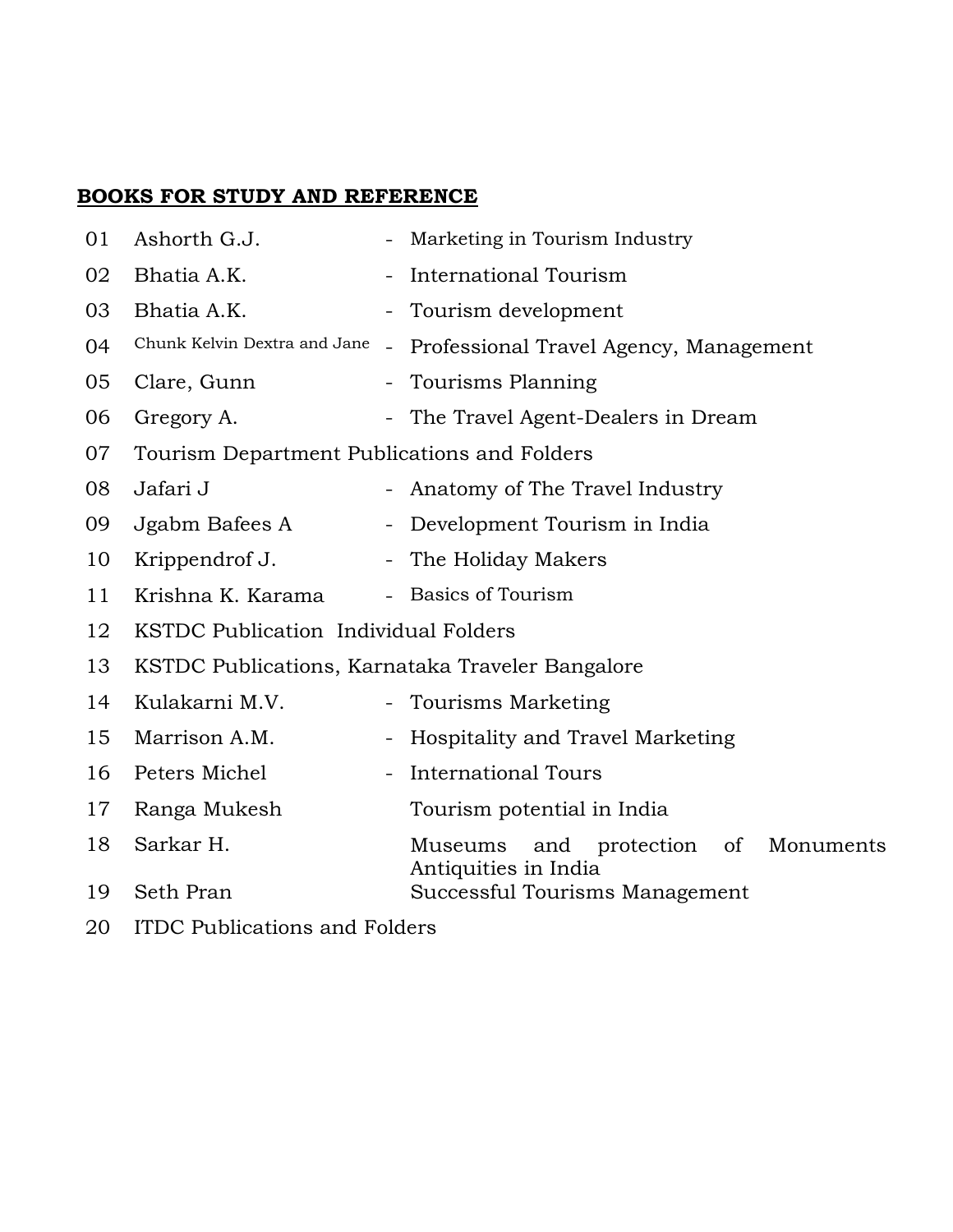#### **III. B.A.** Marks : 80

# *History of Modern Europe (1789 to 1945 A.D.)*

**Subject Code: LF792 IA Marks Code LF793 Question Paper code : 10736**

**UNIT -1 ;** The French Revolution –Causes –Role of Philosophers- Oath of Tennis Court-Work of National Assembly –The Reign of Terror –Jacobins and Girondists – Napoleon Bonaparte-Military achievements and Reforms .

**UNIT –II ;** The Vienna Congress –Metternich.

**UNIT –III** : The Unification of Italy – Unification of Germany-German Empire after 1871, Domestic and foreign policy of Bismarck -The Growth of Socialism in Europe-Karl Marx

**Unit – IV** : The First World War- Causes and Results –The Russian Revolution of 1917- causes and results – league of Nations.

**UNIT –V** Rise of Dictators-Fascism and Nazism –The Second World War –Causes and Results- United Nations Organization (UNO) –Achievements and Failures of UNO

#### **MAPS FOR STUDY**

- 1. Napoleon Empire
- 2 Europe in 1815 after Vienna Congress
- 3. Italy in 1870
- 4. German Empire in 1871

- 1. Paris 8 Water Loo 15. Genoa
	-
- 2. London 9 Trafalgar 16. Amsterdam
- 3. Madrid 10. Marcopolo 17 Versailles
- 4. Vienna 11 Rome 18 Constantinople
- 5. Berlin 12 Ajjacio 19 Crimea
- 6. Ban 13 Lenin Grad 20 The Hague
- 7. Frank Furt 14. Geneva
- 
- 
- 
- 
- 
-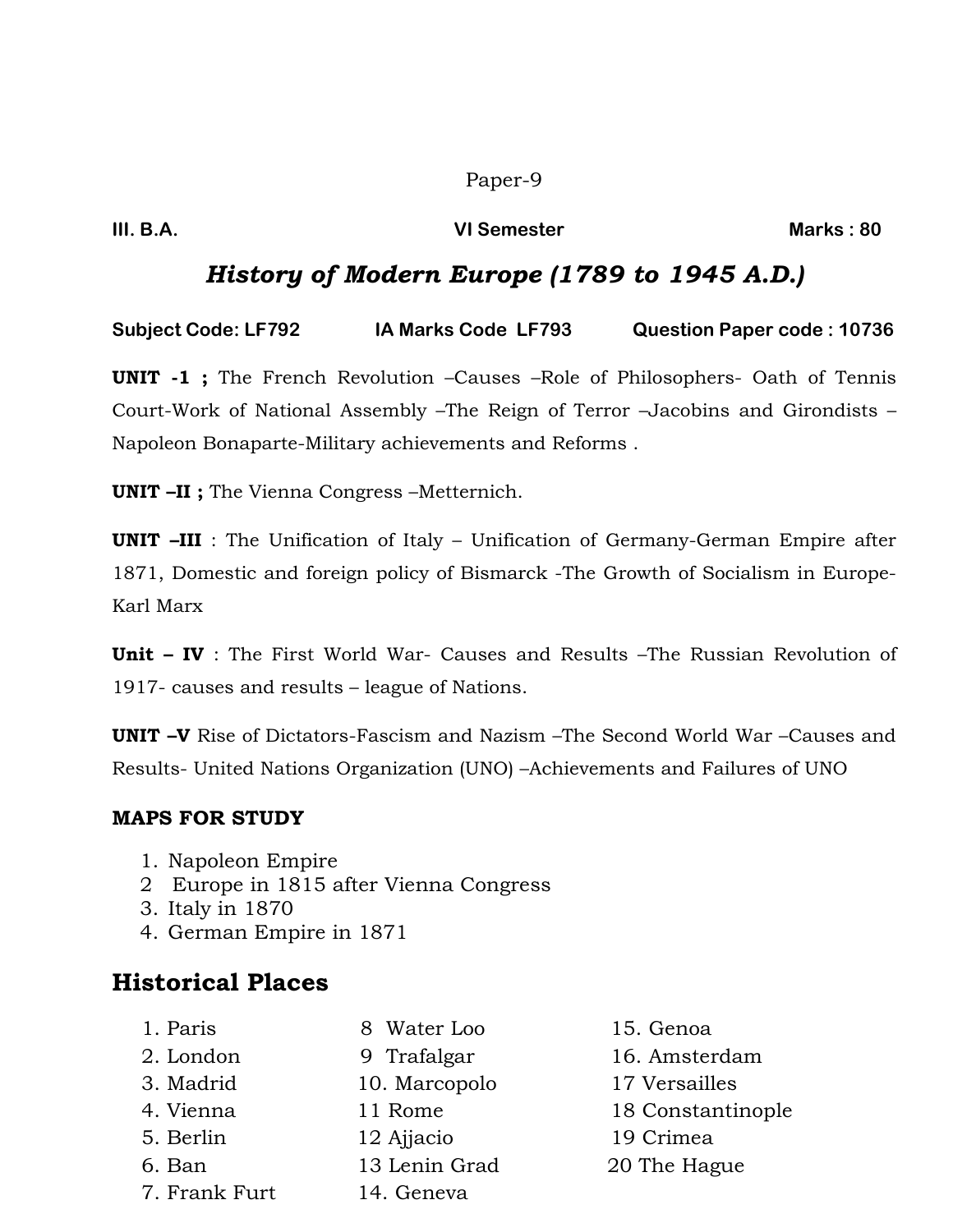| 01 | <b>Edward Davis</b> | - Europe-A History                                                            |
|----|---------------------|-------------------------------------------------------------------------------|
| 02 | Gokhale B.K.        | - Modern Europe 1848 to 1960                                                  |
| 03 | H.A.L. Fisher       | - A History of Europe (2 Volumes)                                             |
| 04 | David Thomson       | - Europe since Napoleon                                                       |
| 05 | C.D. Hazen          | - Europe since 1815                                                           |
| 06 | Charles Hazen       | - History of Modern World                                                     |
| 07 | Swain James Edgar   | - History of World civilization                                               |
| 08 | Wallbank and Taylor | - Civilization of Past and present                                            |
| 09 | J.P. Taylor         | - The struggle for mastery in Europe in 19th<br>and 20 <sup>th</sup> Century. |
| 10 | H.E. Bames          | - Intellectual History of Europe                                              |
|    |                     |                                                                               |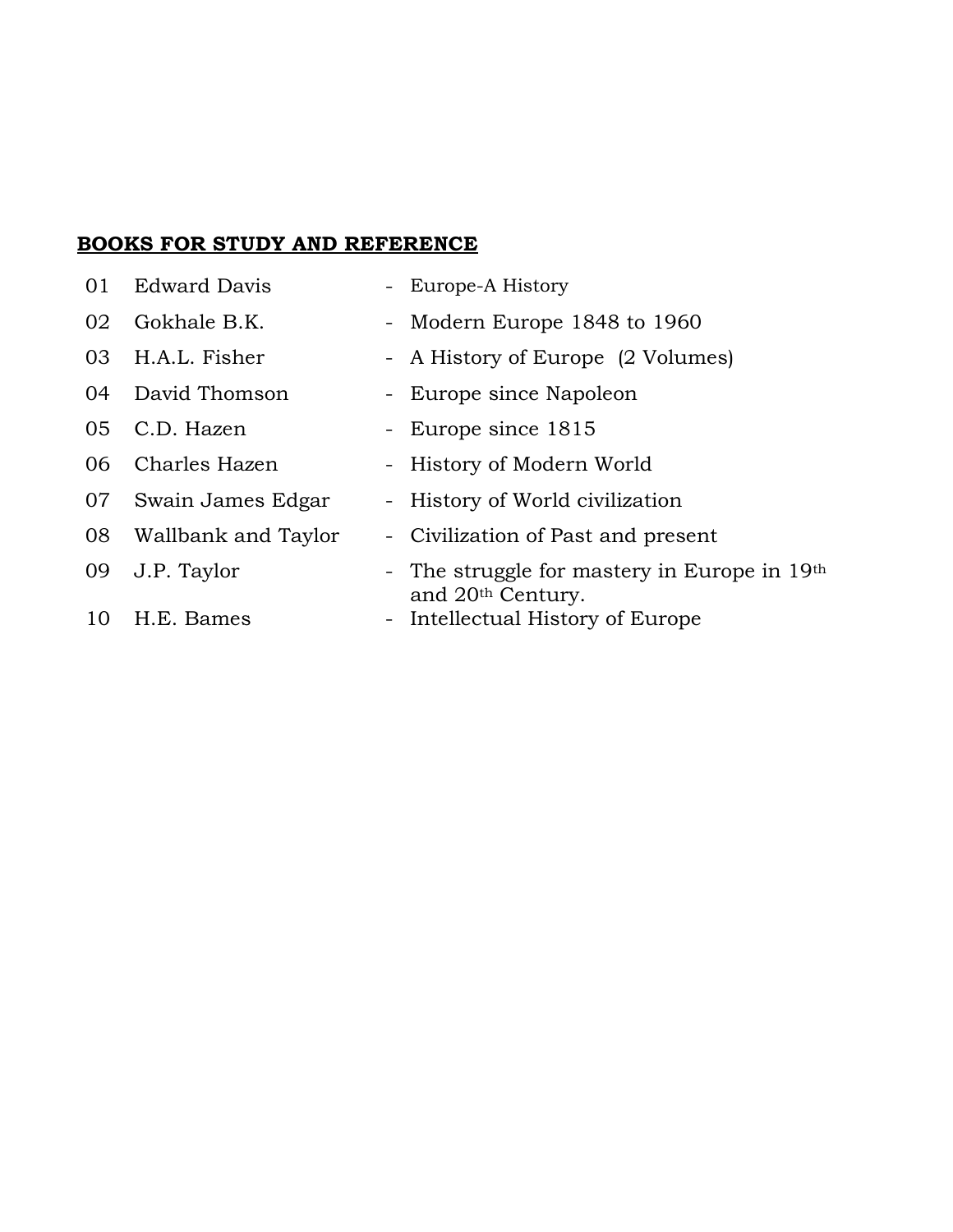| III. B.A.                      | <b>VI Semester</b>  | Marks: 80                                        |  |  |  |
|--------------------------------|---------------------|--------------------------------------------------|--|--|--|
|                                |                     | INDIA AND CONTEMPORARY WORLD (1950 TO 1995 A.D.) |  |  |  |
| <b>Subject Code: LF794</b>     | IA Marks Code LF795 | Question Paper code: 10705                       |  |  |  |
| Unit - I: Rise of Modern India |                     |                                                  |  |  |  |

- 1. Consequence of partition
- 2. Re organization of Linguistic States
- 3. Integration of Goa and Pondicherry
- 4. Foreign policy of Nehru

#### **Unit –II :**

- 1. Agricultural and Industrial development during First three five year plan
- 2. Development of Education after 1947 Radakrishnan commission- Kotari commission – NEP-1986

**Unit – III :** The Cold War and the Power Blocks –Stages of Cold War-Bandung conference and Non -Align Movement-The Arab- Israel Wars.

**Unit – IV :** Indian and international relations –India-China, India-Pakistan, India-ASEAN-SAARC.

**Unit –V :** Apartheid policy in South Africa- Establishment of South African Republic – Nelson Mandela – Revolution of Cuba – Fidel Castro

# **No Maps :**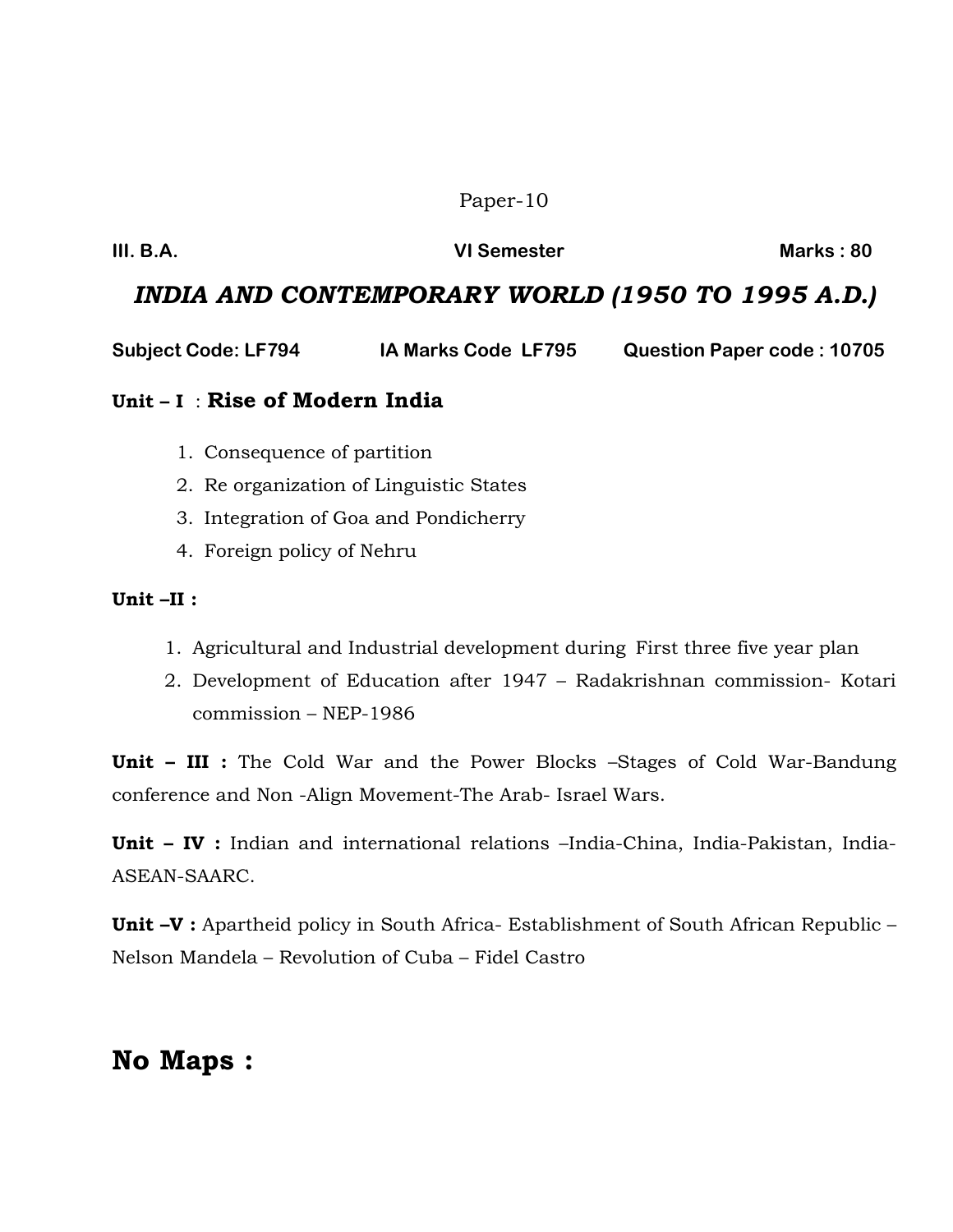| 01 | Arjun Dev          | $\overline{\phantom{0}}$ | Contemporary World                                                   |
|----|--------------------|--------------------------|----------------------------------------------------------------------|
| 02 | Brunn Geoffrey     |                          | - The World in the Twentieth Century                                 |
| 03 | Norman Lowe        | -                        | Mastering Modern World History                                       |
| 04 | John Edwin Fogg    | -                        | Latin America                                                        |
| 05 | K.M. Pannikar      |                          | Revaluation in Africa                                                |
| 06 | William Yale       |                          | - The Near East                                                      |
| 07 | Calvocoressi Peter |                          | - World Politics since 1945                                          |
| 08 | Bipin Chandra      | $\overline{\phantom{0}}$ | Communalism in Modern India                                          |
| 09 | V.K.R.V Rao        | $\overline{\phantom{a}}$ | Nehru Legacy                                                         |
| 10 |                    |                          | K.P. Misra and Narayanan - Non -Alignment in International Relations |
| 11 | B.R. Nanda (Ed)    |                          | India 's Foreign Policy                                              |
| 12 | William R. Keyler  |                          | - The Twentieth Century World                                        |
| 13 | Vinacke            | $\qquad \qquad -$        | History of Far-East                                                  |
| 14 | Sumit Sarkar       | $\overline{\phantom{a}}$ | Modern India                                                         |
| 15 | Bipin Chandra      |                          | India after Independence                                             |
| 16 | Ramachandra Guha   |                          | India after Gandhi                                                   |
| 17 | Shoba Kappor       |                          | History of Modern India and contemporary world                       |
| 18 | David Field house  |                          | The West and the third world                                         |
| 19 | Jan-J. Bickerton   |                          | The Arab Israeli Conflict – A History.                               |

*Prof. N. Saraswathi Chairman, B.O.S. in History (U.G)*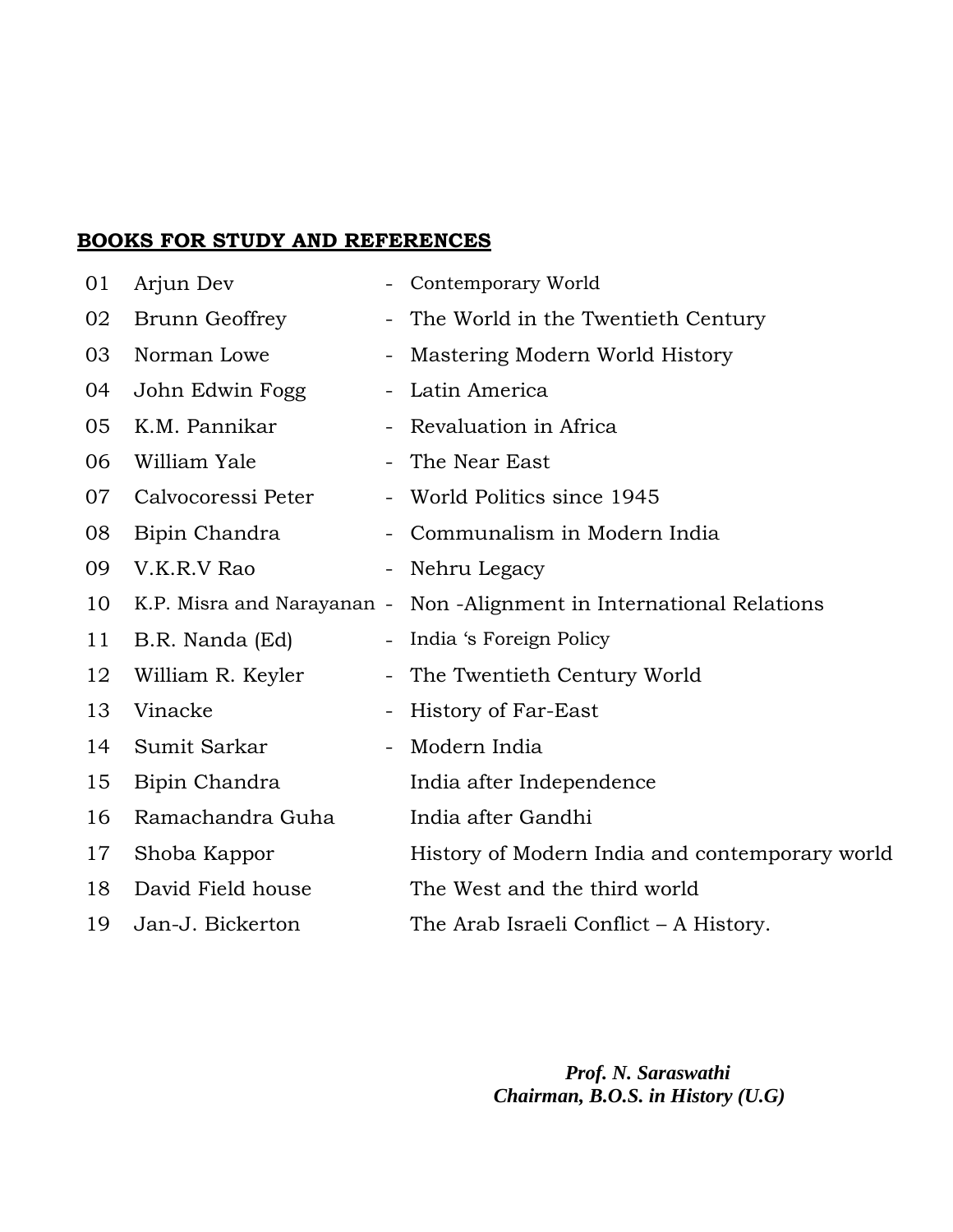Date: 19/11/2015

Proceedings of the Annual Board of Studies Meeting in History (UG) held in the

Department of History under the Chairmanship of Prof. N. Saraswathi on 19<sup>th</sup> November 2015.

# **Members Present:**

| 1. Prof. N. Saraswathi | Member/Chairman BOS in History |
|------------------------|--------------------------------|
| 2. Prof. Savithri N    | Member                         |
| 3. Prof. Nagananda K   | Member                         |
| 4. Prof. Jayaramu H. K | Member                         |
| 5. Shankare Gowda H.S  | Member                         |
| 6. Prof. Vasantha      | Member                         |

 *Prof. N. Saraswathi Chairman B.O.S. in History (U.G)*